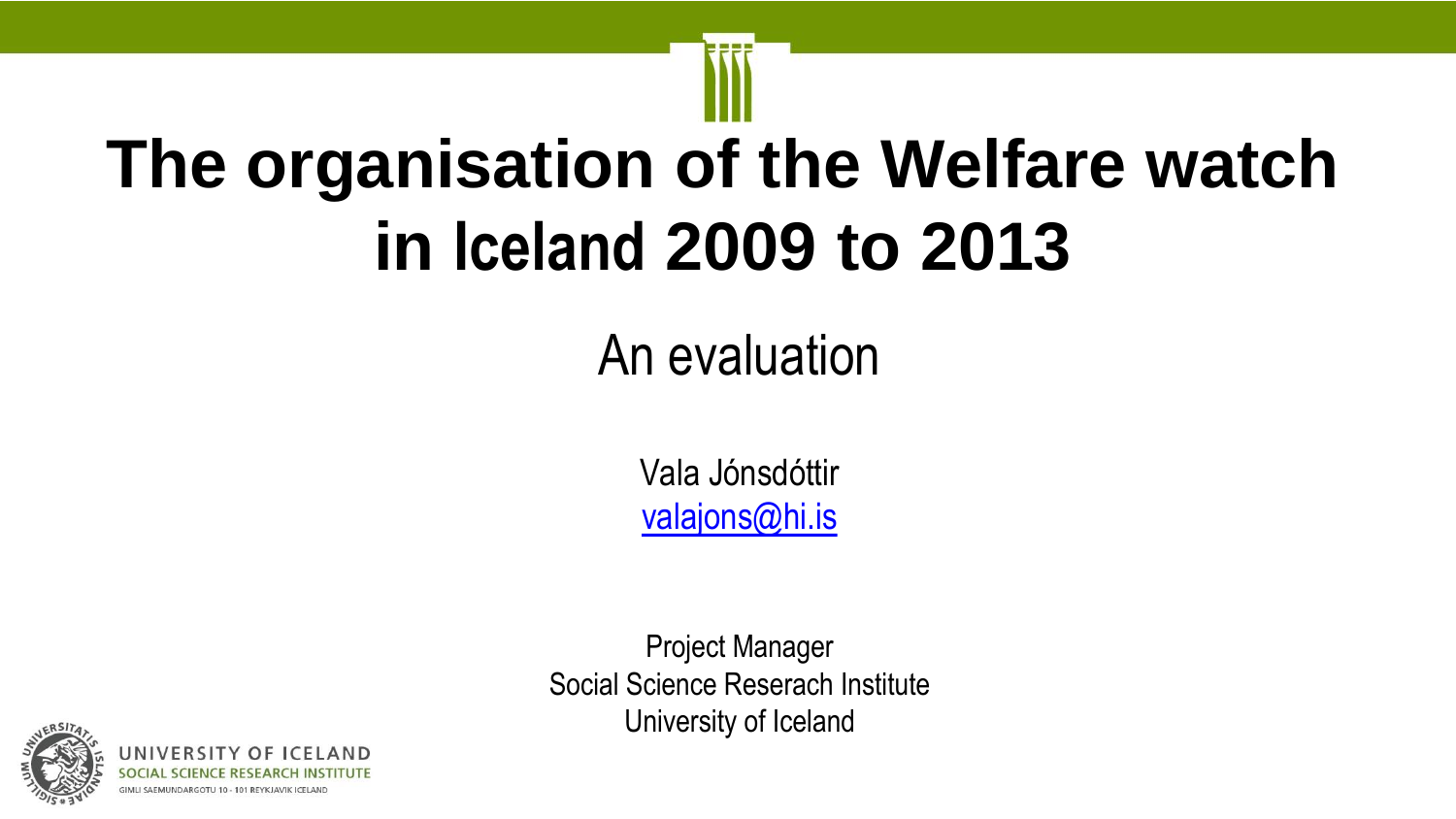

# **Evaluation study**

- The evaluation study is part of the Nordic Welfare Watch study project launched on the occasion of Icelands' presidency in the Nordic Council of Ministers
- The Nordic Welfare Watch 2014-2016
	- Nordic Welfare Watch and Responses to Danger
	- Recession and Welfare Lessons for the future
	- Nordic Welfare Indicators

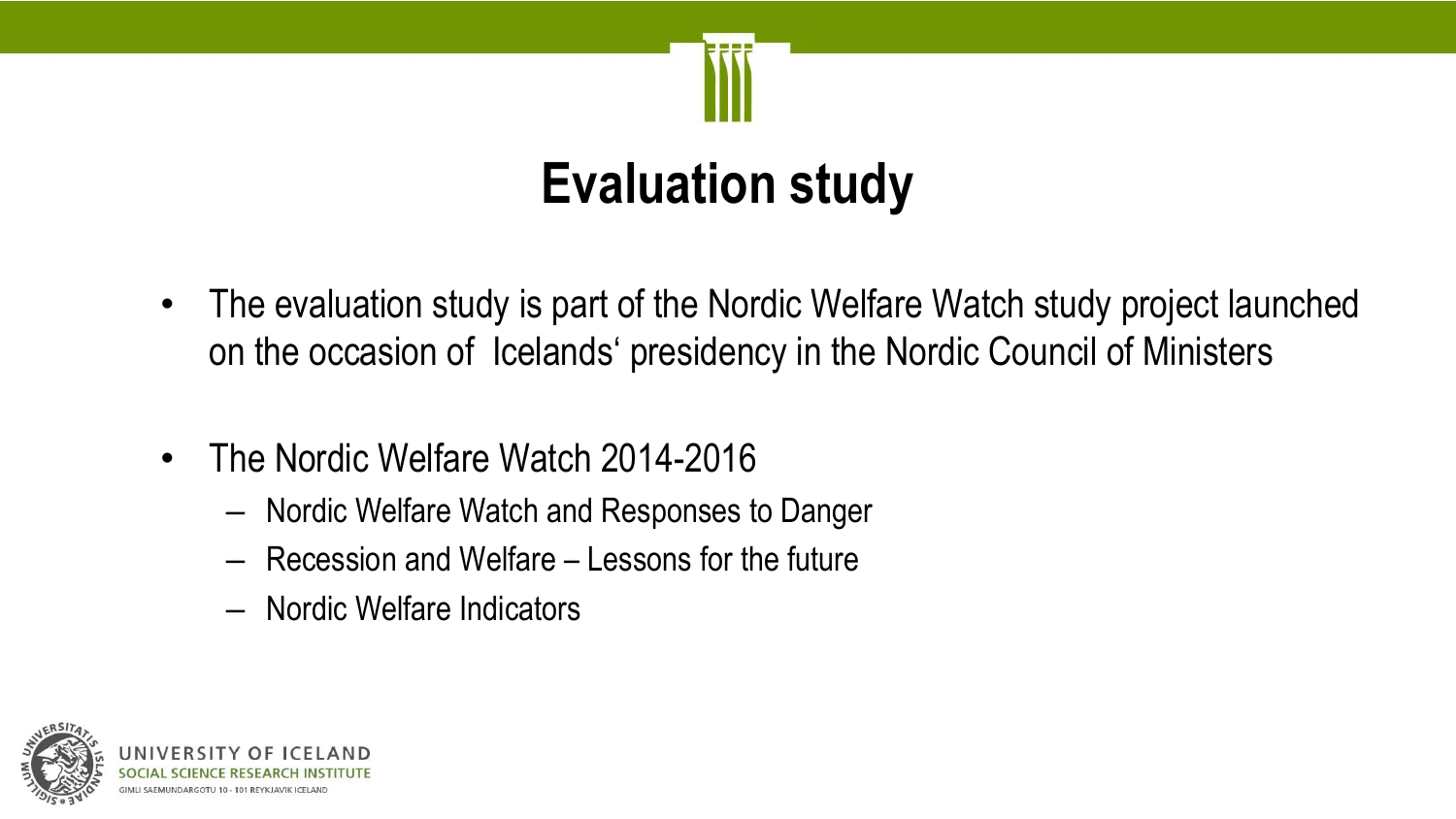

#### **Aim of the Evaluation**

- To describe and evaluate the organisation of the Welfare Watch
- Strengths of the Icelandic Welfare Watch
- Weaknesses of the Icelandic Welfare Watch
- What have we learned?
- Room for improvement?

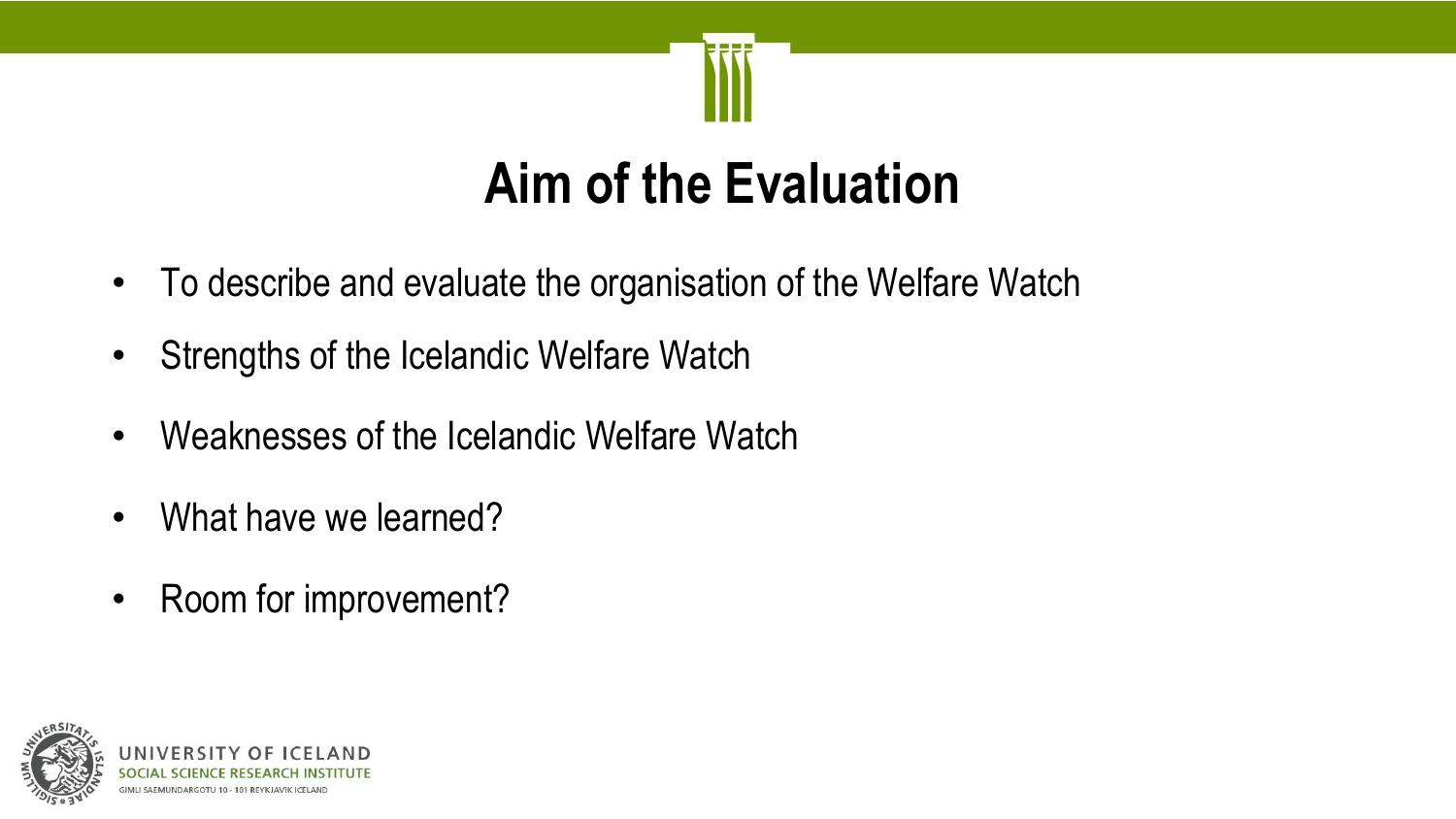# Evaluation of the Welfare Watch METHODS AND DATA COLLECTION

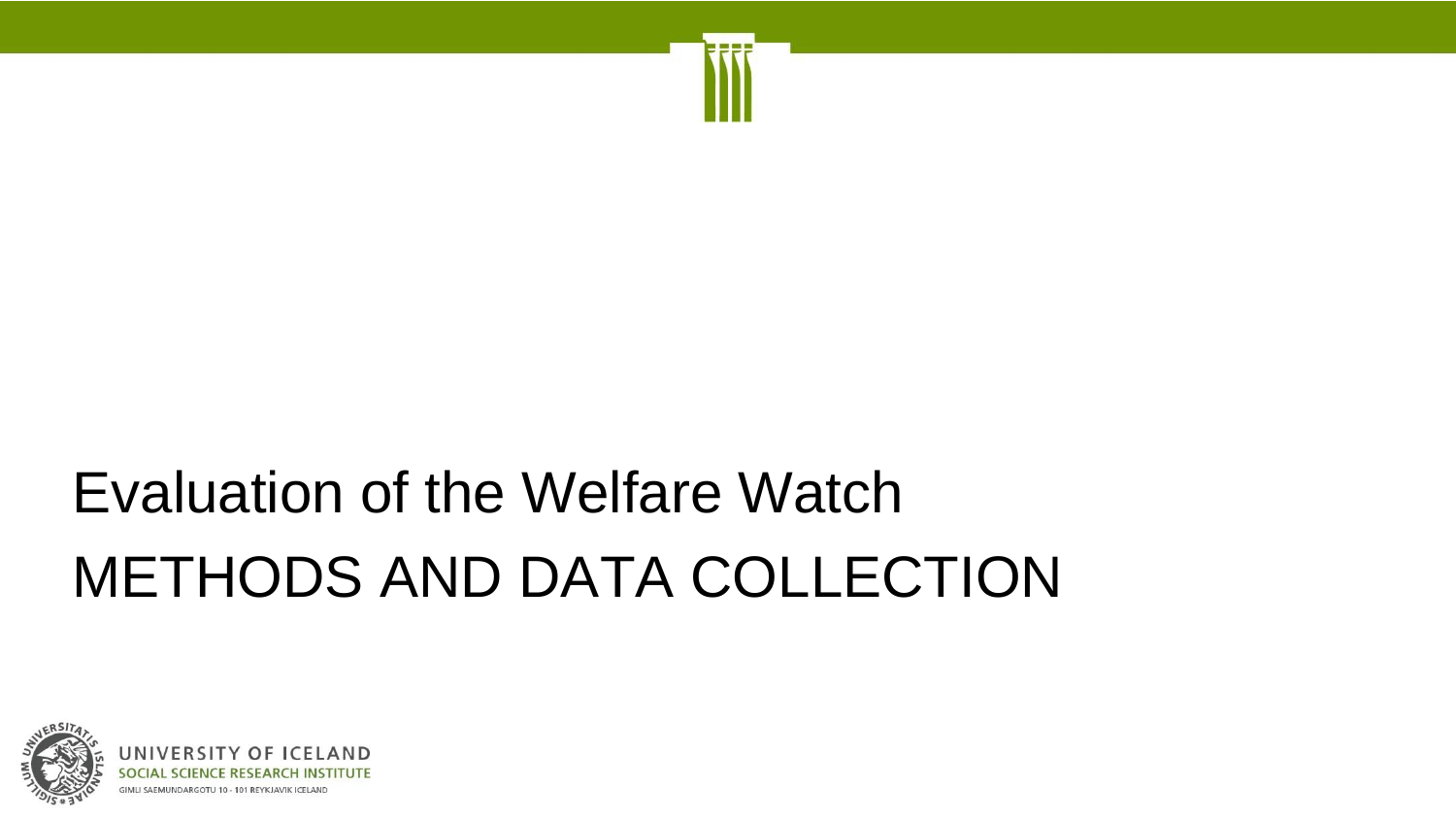# **Quantitative data: Overview**

#### Survey I: Working groups

- Sample: All members that participated in working groups from 2009 to 2013 (*N*=124)
- Data collection: September 2014
- Response rate: 64%
- Mean age: 53 years



Survey II: Affiliates (collaborative government instit. and NGO's)

- Sample: Staff of the agencies which were represented in the Welfare Watch (*N*=1082)
- Data collection: October 2014
- Response rate: 71%
- Mean age: 50 years

#### Survey III: General public (SSRI's internet panel)

- Sample: Stratified random sample from SSRI's internet panel (*N*=1499)
- Data collection: November 2014
- Response rate: 63%
- Mean age: 46 years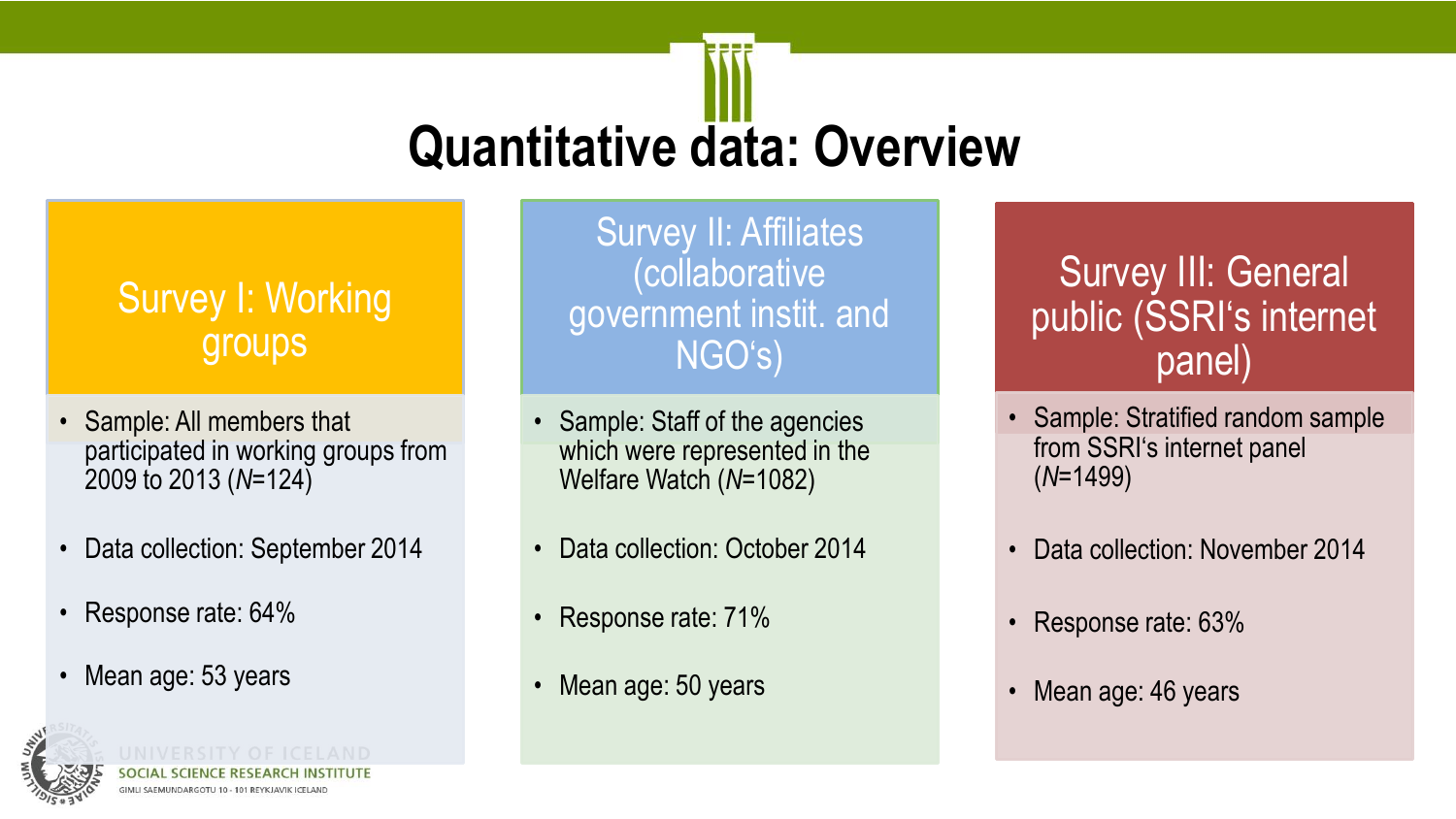# **Survey I: Working groups**

|                                                       | Number of   | Response   |                     |
|-------------------------------------------------------|-------------|------------|---------------------|
|                                                       | respondents | percentage | Response percentage |
|                                                       |             |            |                     |
| <b>Gender</b>                                         |             |            |                     |
| Male                                                  | 36          | 46%        | 46%                 |
| Female                                                | 43          | 54%        | 54%                 |
| Age                                                   |             |            |                     |
| 24-49 years                                           | 20          | 25%        | 25%                 |
| 50-59 years                                           | 39          | 49%        | 49%                 |
| 60-68 years                                           | 20          | 25%        | 25%                 |
| <b>Field of employment</b>                            |             |            |                     |
| Municipal social services / Healthcare services       | 12          | 15%        | 15%                 |
| Education                                             | 16          | 20%        | 20%                 |
| Public service in ministries or local authorities     | 14          | 18%        | 18%                 |
| Other public services                                 | 20          | 25%        | 25%                 |
| Associations (e.g. trade association, union)          | 17          | 22%        | 22%                 |
| <b>Membership of Welfare Watch steering committee</b> |             |            |                     |
| Member of steering committee                          | 18          | 24%        | 24%                 |
| Not member of steering committee                      | 58          | 76%        | 76%                 |

0% 25% 50% 75% 100%

#### Group composition Which working group did you contribute to?

|                                                                                 | Number of      | Response   |                     |
|---------------------------------------------------------------------------------|----------------|------------|---------------------|
|                                                                                 | respondents    | percentage | Response percentage |
|                                                                                 |                |            |                     |
| Suðurnes Watch - collaborative w orking group on welfare in the Suðurnes region | 15             | 20%        | 20%                 |
| Group on social indicators                                                      | 12             | 16%        | 16%                 |
| Financial difficulties of households                                            | 11             | 15%        | 15%                 |
| Children and families with children                                             | 8              | 11%        | 11%                 |
| Youngsters and young adults                                                     | 7              | 9%         | 9%                  |
| Persons at risk both before and after the crash                                 | 5              | 7%         | 7%                  |
| The unemployed                                                                  | 5              | 7%         | 7%                  |
| Public health group                                                             | 4              | 5%         | 5%                  |
| Merged group: The unemployed and young people                                   | 3              | 4%         | 4%                  |
| The recession and health                                                        | $\overline{2}$ | 3%         | 3%                  |
| Basic services group                                                            | 2              | 3%         | 3%                  |
| Number of responses                                                             | 74             | 100%       |                     |
| Don't know                                                                      | 5              |            |                     |
| Total                                                                           | 79             |            |                     |



UNIVERSITY OF I  $AMD$ **SOCIAL SCIENCE RES TITUTE** GIMLI SAEMUNDARGOTU 10 - 101 REYKJAVIK ICELAND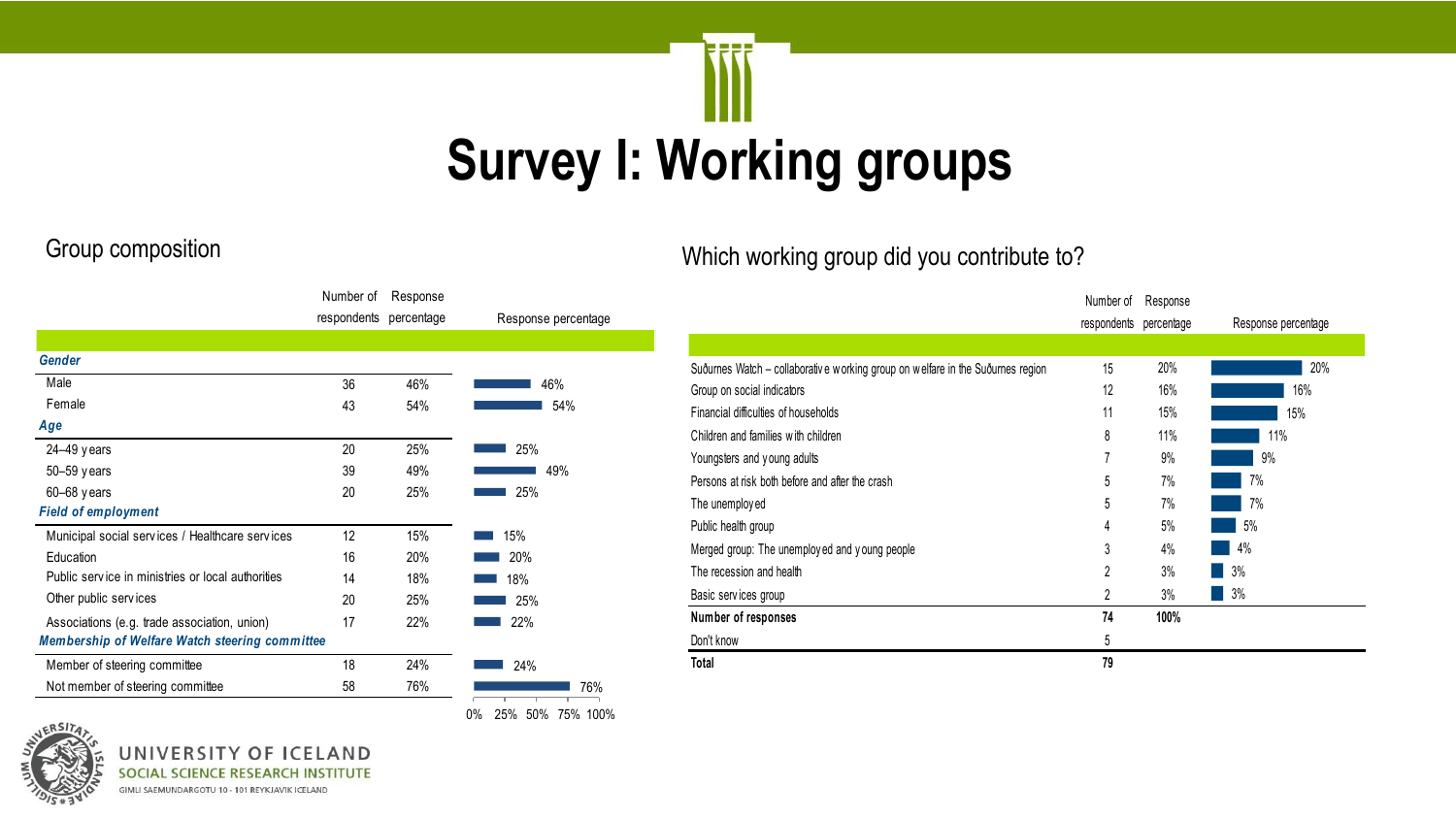#### **Qualitative data - Overview**

- In-depth interviews
- Focus-group interviews
- Content analysis

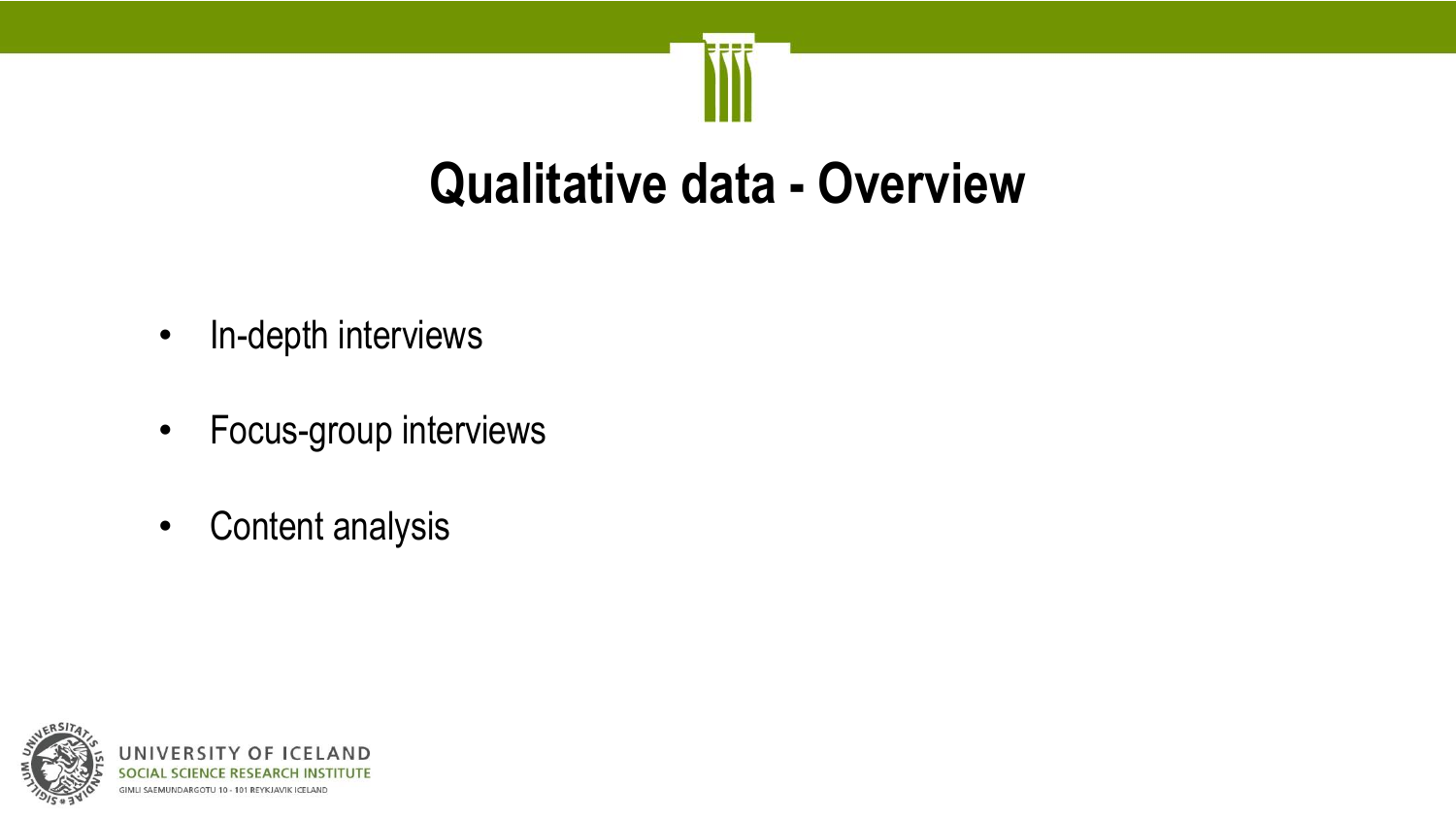

GIMLI SAEMUNDARGOTU 10 - 101 REYKJAVIK ICELAND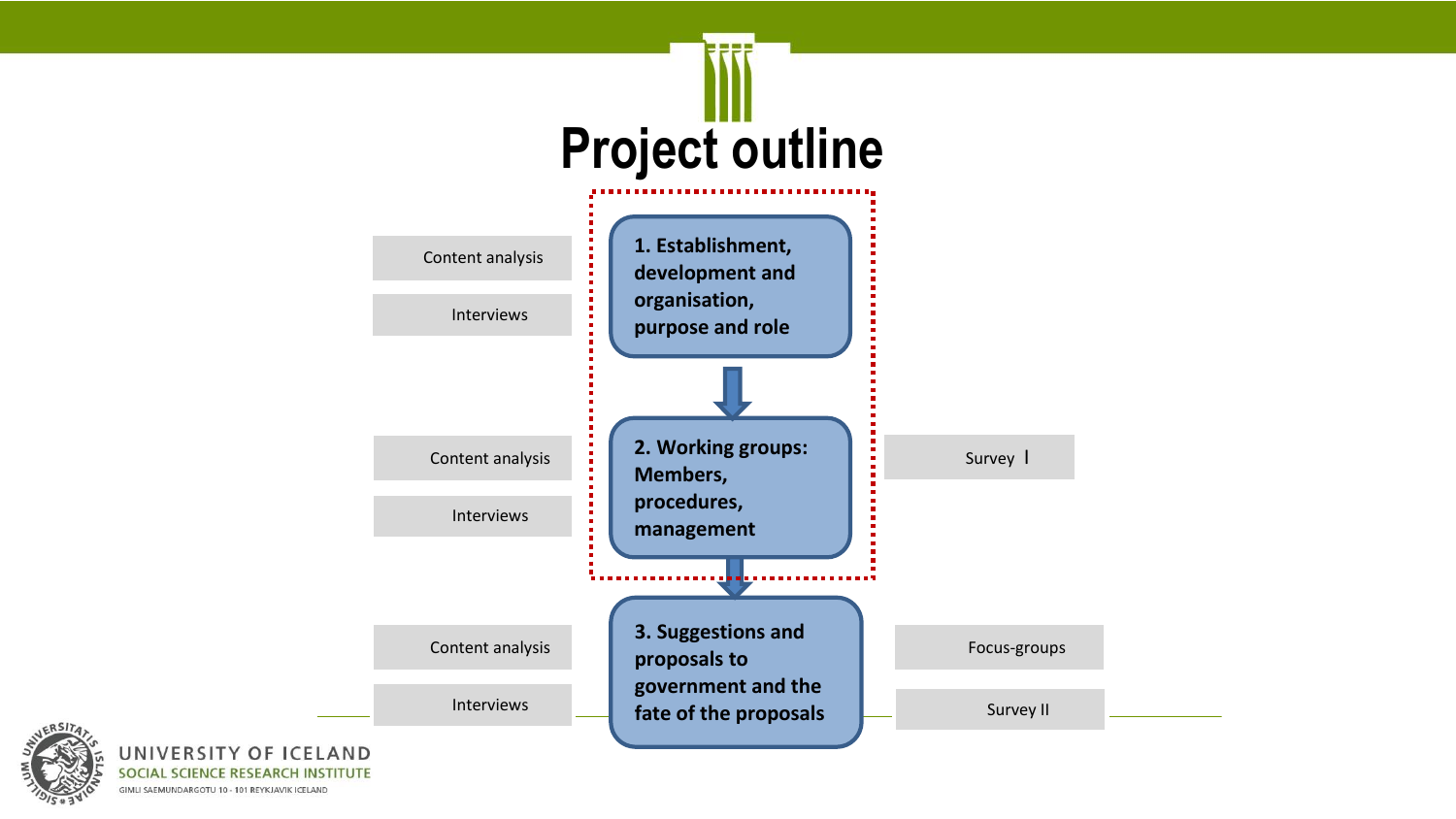# Evaluation of the Welfare Watch ESTABLISHMENT AND ORGANISATION

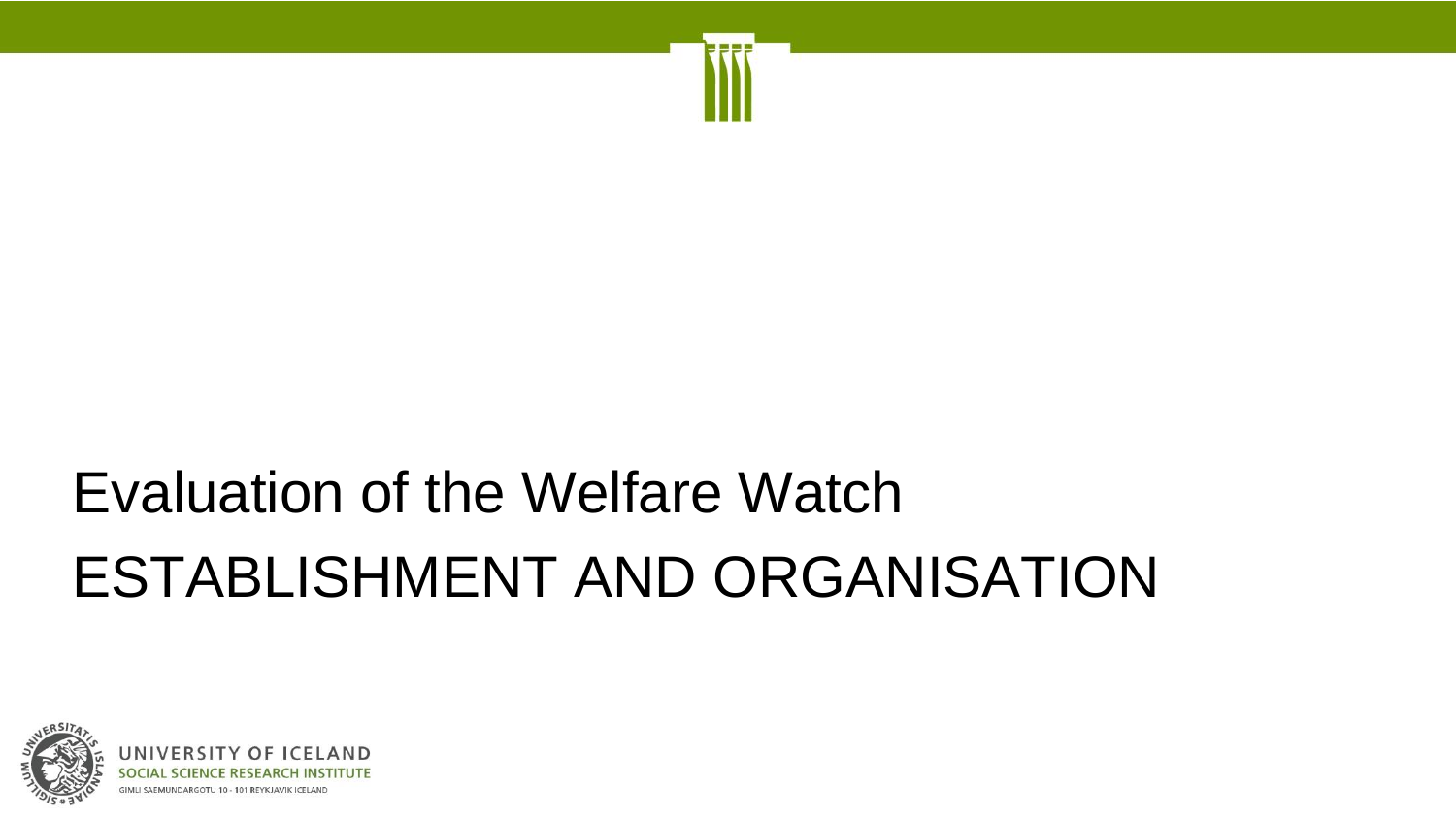#### **Establishment of the Welfare Watch**

- Set up by the government in February 2009
- Lára Björnsdóttir, appointed Chairman
- Ingibjörg Broddadóttir and Þorbjörn Guðmundsson, employees of the watch
- Completed operation in December 2013

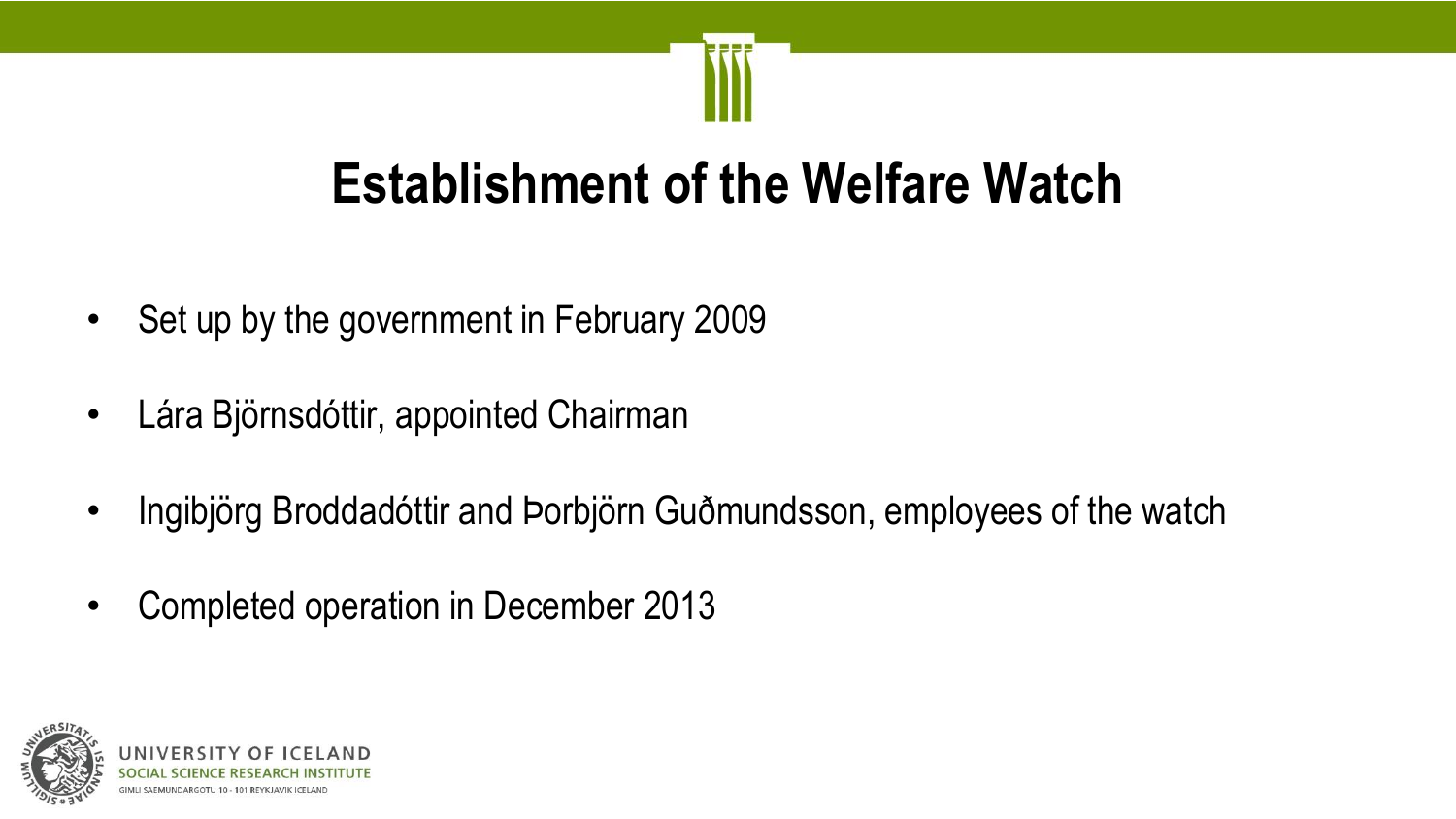# **The steering group**

- Contact was made with public bodies, companies and NGOs requesting their participation in the Welfare Watch by means of a formal letter
- Steering group consisted of 15 members in the beginning but had become 22 members by December 2014





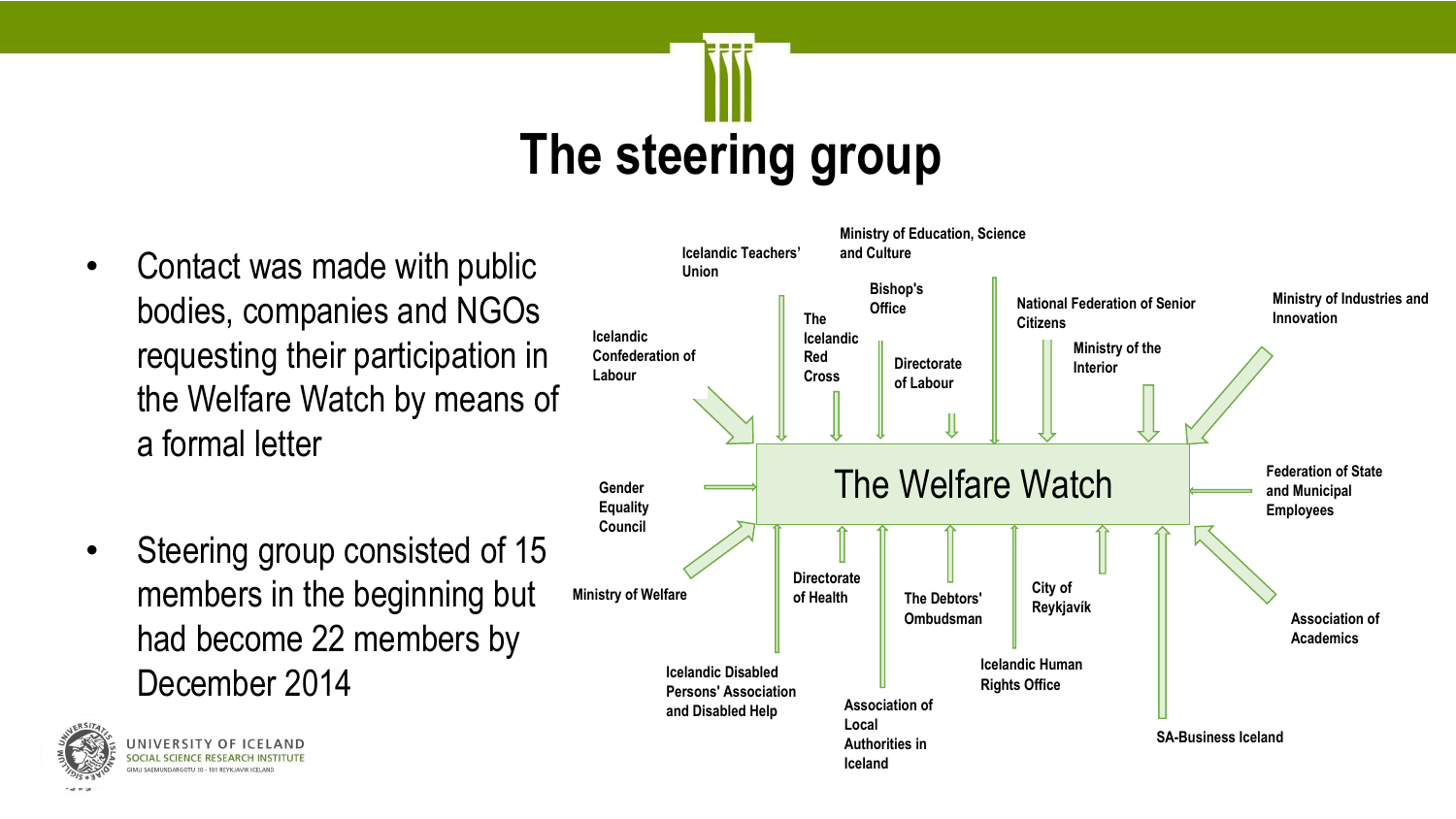

*I think it was right to have many people around the table and to include not just the public sector but also independent organisations and others involved in welfare matters [Ásta Ragnheiður Jóhannesdóttir, former Minister for Social Affairs and Social Security]*

*Everybody replied. The line was drawn and everybody responded in the most positive*  way. Right from day one. That was what was so unbelievable. Maybe it was because the *foundations were there; everybody was desperate and afraid [Lára Björnsdóttir, former Chair of the Welfare Watch]*

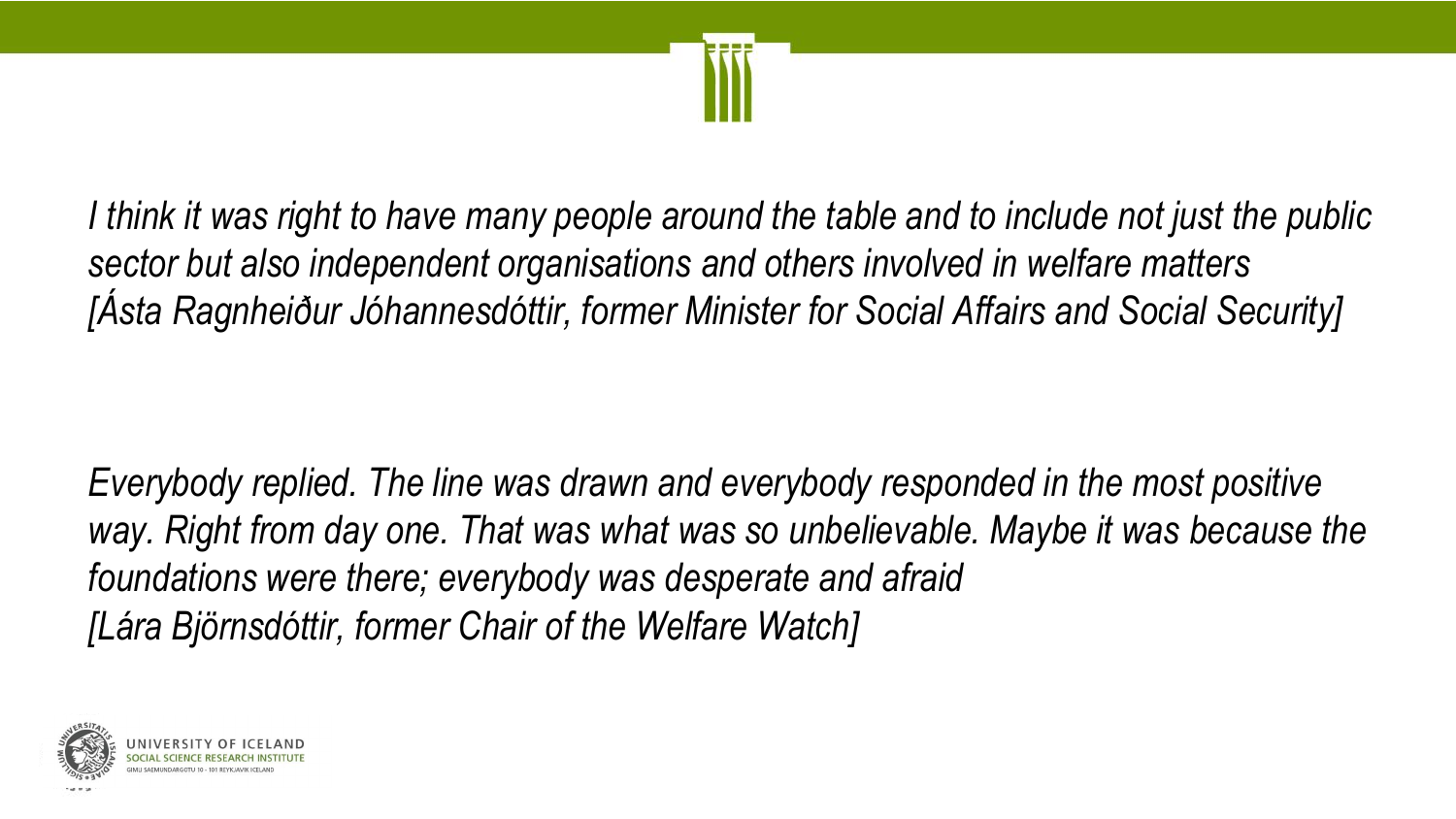# **Steering group – organisation and management**

- Meetings were held fornightly for two hours
- In meetings the activities of the working groups were discussed, work performed by group members were presented and insight and expertise from people outside the Welfare Watch was gained
- Democratic working practices: All members of the steering group had to approve recommendations and resolutions

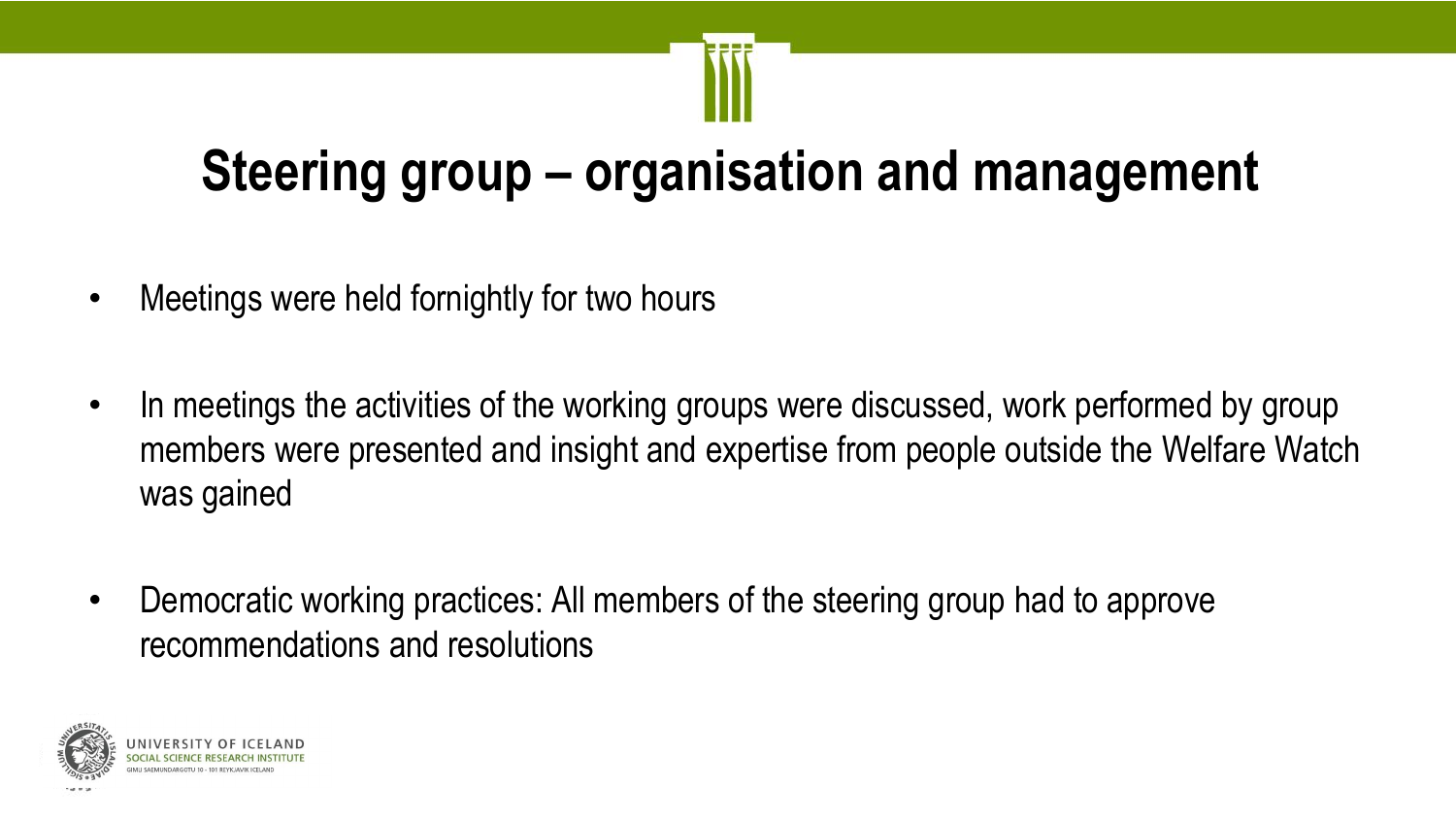

*It was not necessarily the chairman who said, "Now we will look at this, and it will be worked like this." It was a very dynamic and broad steering committee who came up with a number of suggestions about what would be focused on at any given time [a member of the steering committee]*

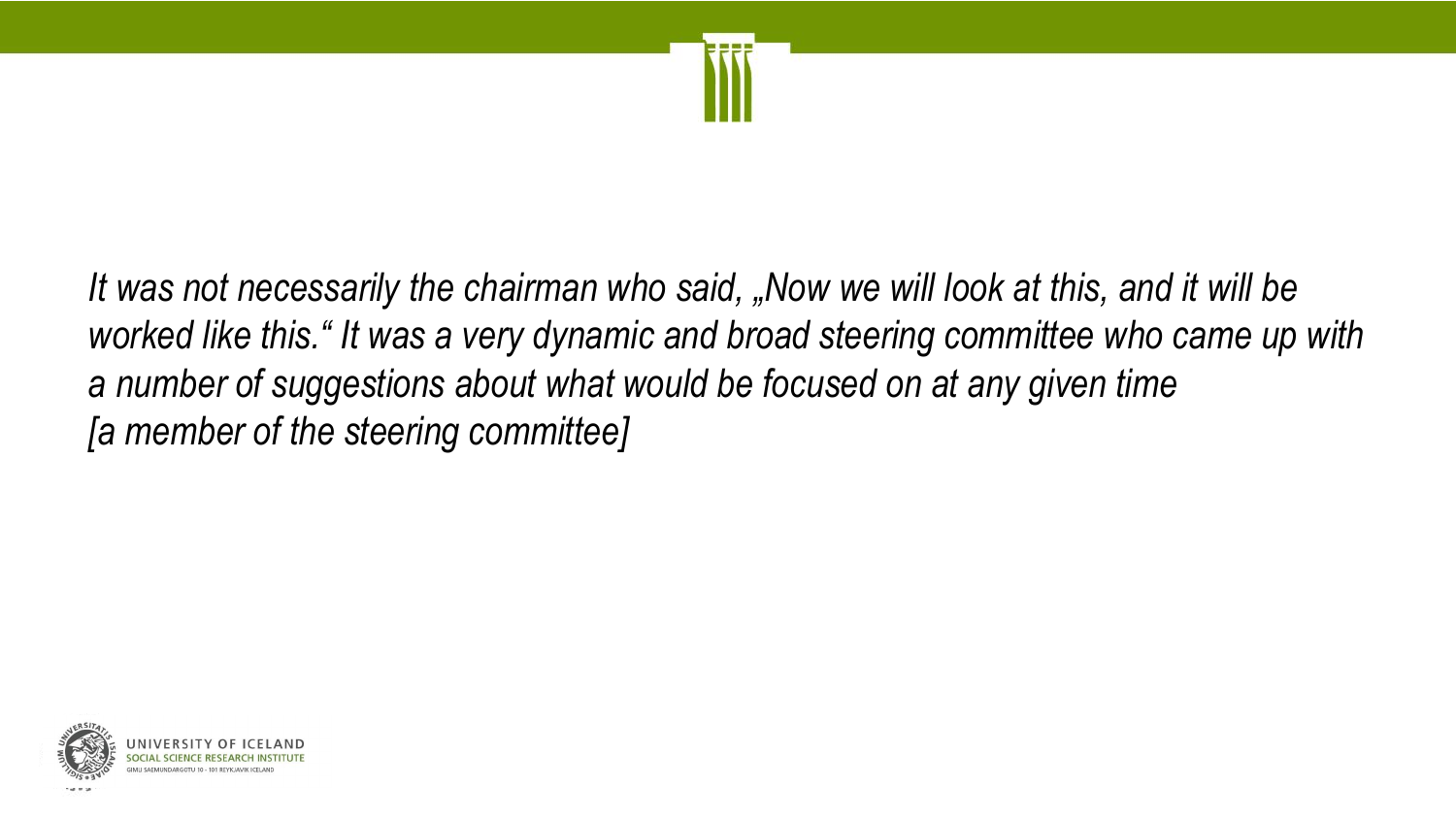# **Working groups**

- Working groups were created around specific issues
- Goals of working groups: Assess the consequences of the financial crisis on the group in question and propose improvements for the use of the steering committee in its interim reports to the government
- Groups chaired by members of the steering group – field of interest and expert knowledge of each governed which group each chaired
- Chairs of groups selected people into the working groups
	- recruited professionals and affiliates they felt belonged to the group

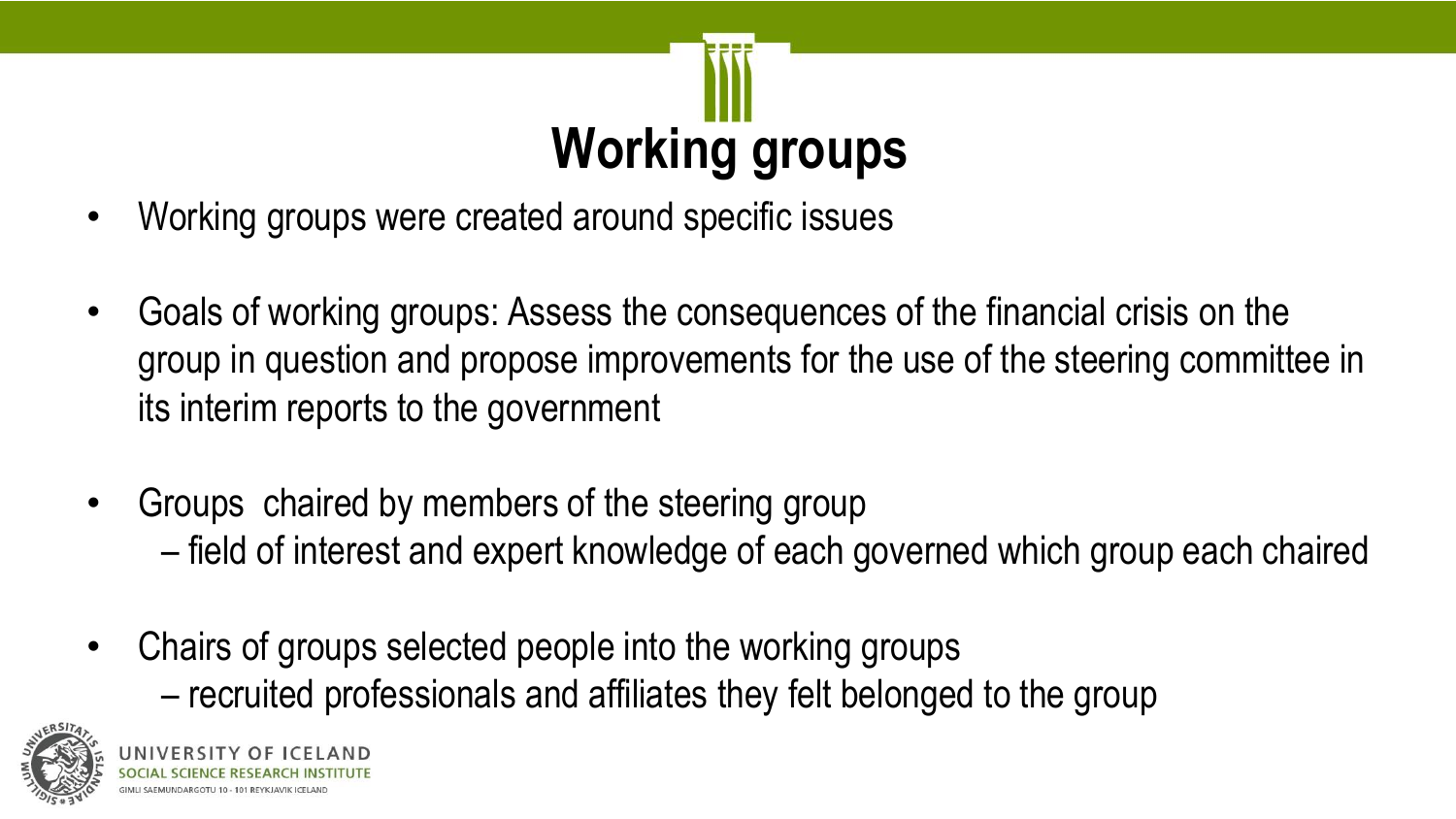# **Working groups - overview**

Suðurnes Watch – collaborative working group on welfare in the Suðurnes region

Group on social indicators

Financial difficulties of households

Children and families with children

Youngsters and young adults

Persons at risk both before and after the crash

The unemployed

Public health group

Merged group: The unemployed and young people

The recession and health

Basic services group

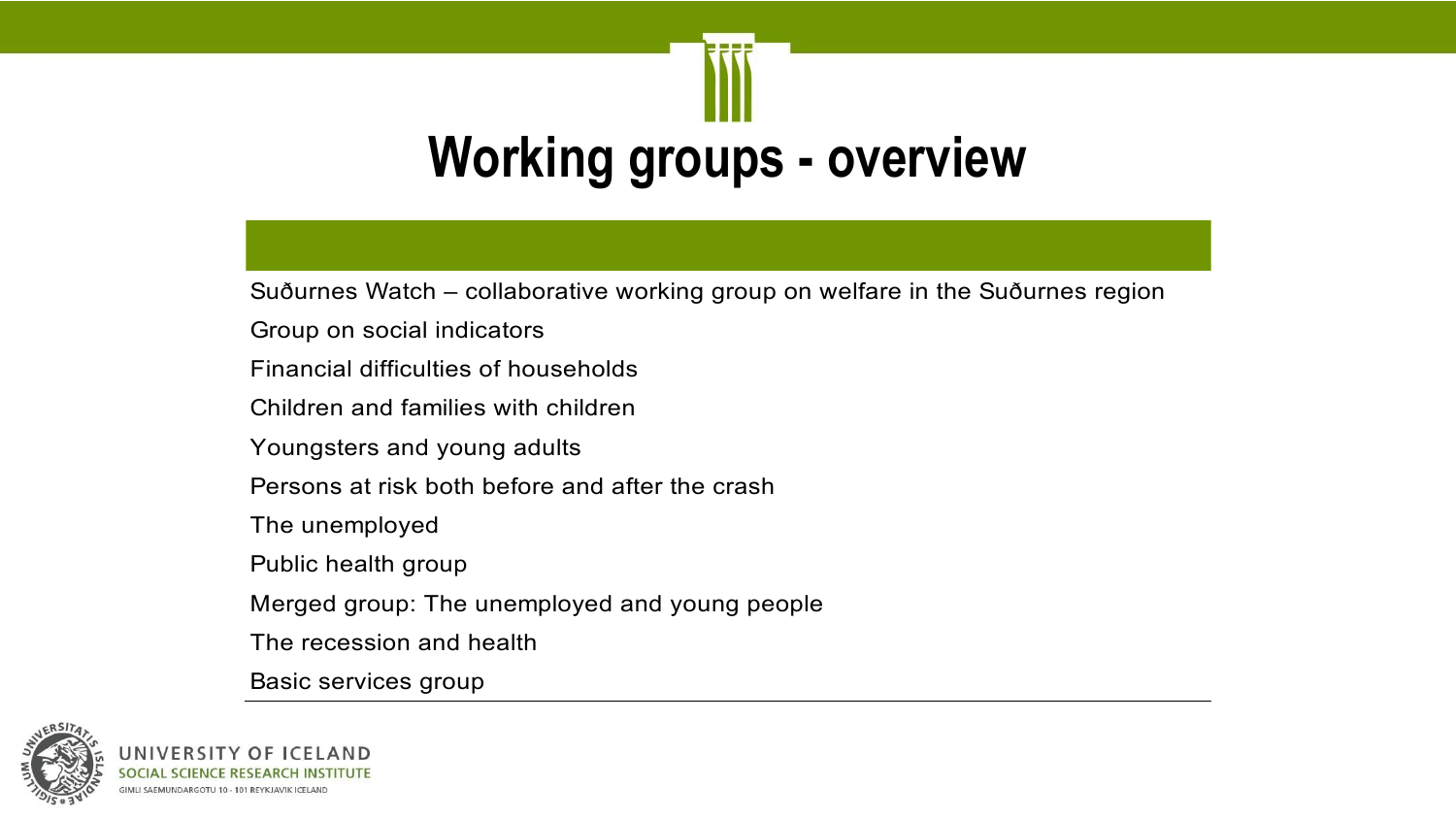

*Personally, I found it very positive, that there was so much focus on families with children and poverty because..., we can use Finland as an example, by not looking at it [poverty*  and families], we are just creating problems for the future *[representative of the steering committee].* 

*They took the children as the focus point and worked with it a great deal, and it, of couse, hit close to home. I strongly agreed with it; I found it to be a very exciting approach for the Welfare Watch to examine all the issues from the impact on children in the community [Guðbjartur Hannesson, former Minister of Welfare].*

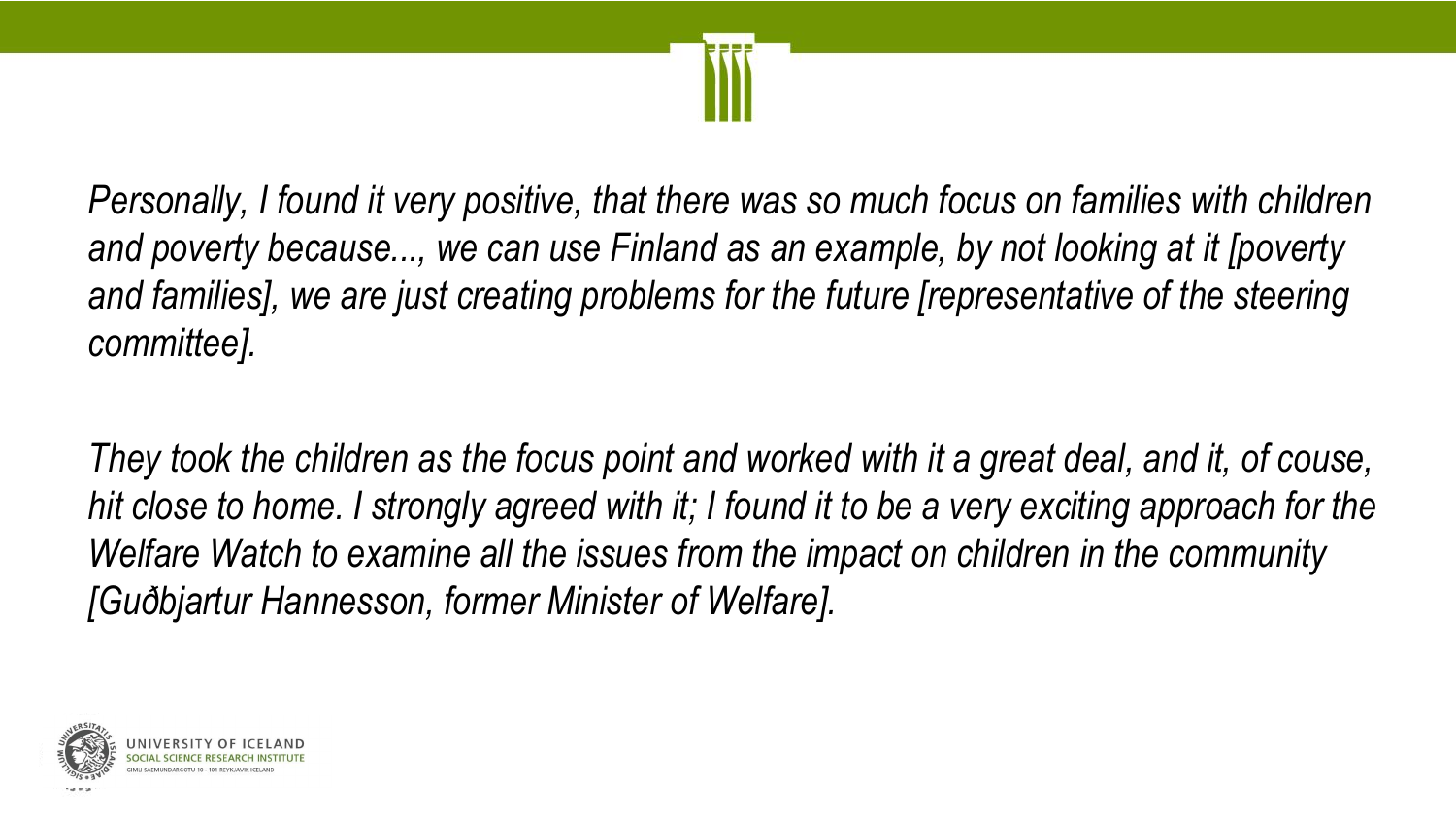# Evaluation of the Welfare Watch ROLE AND PURPOSE

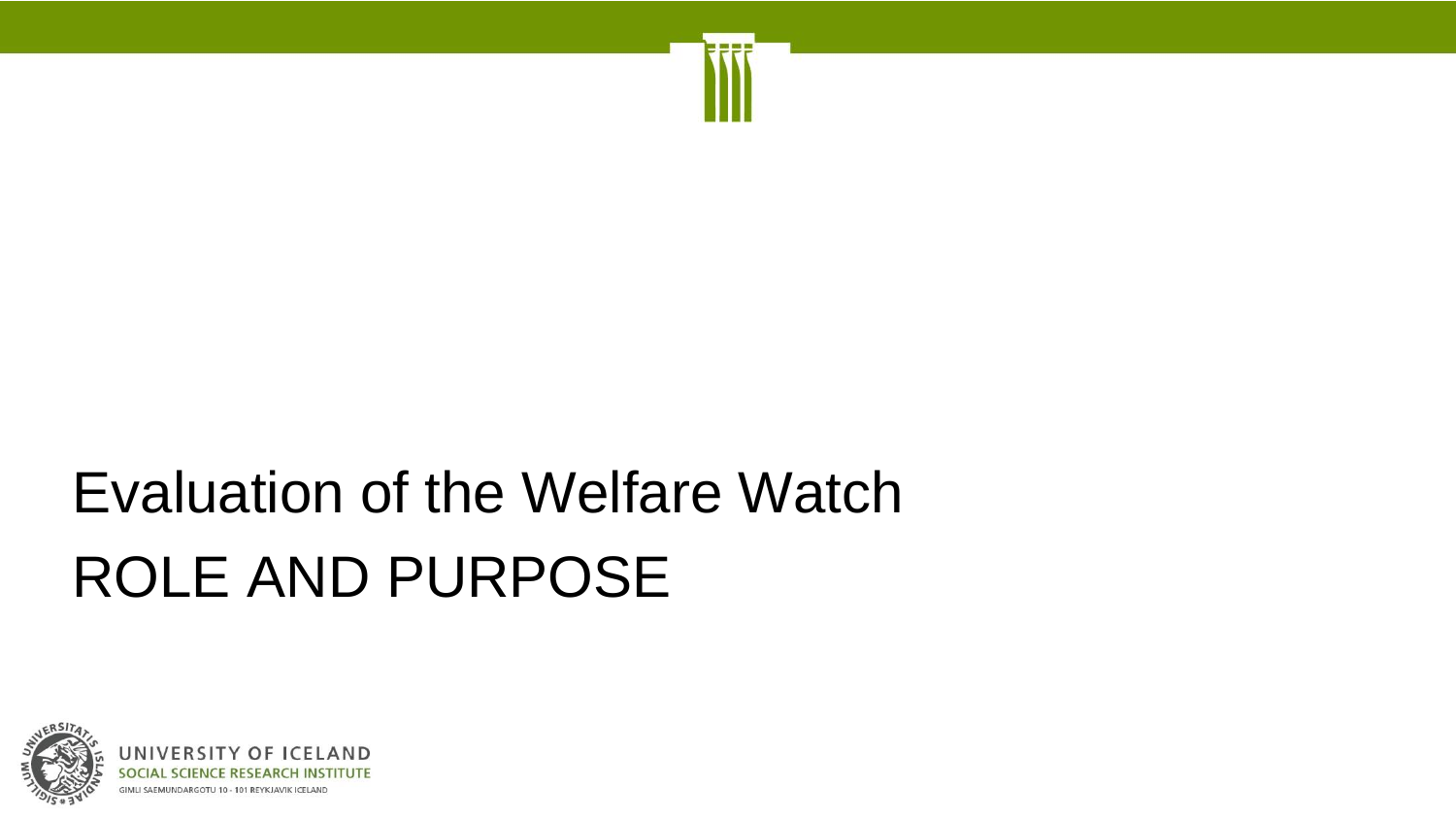# **How well or poorly has the Welfare Watch achieved its goal?** (% of working groups that said farily well or very well)

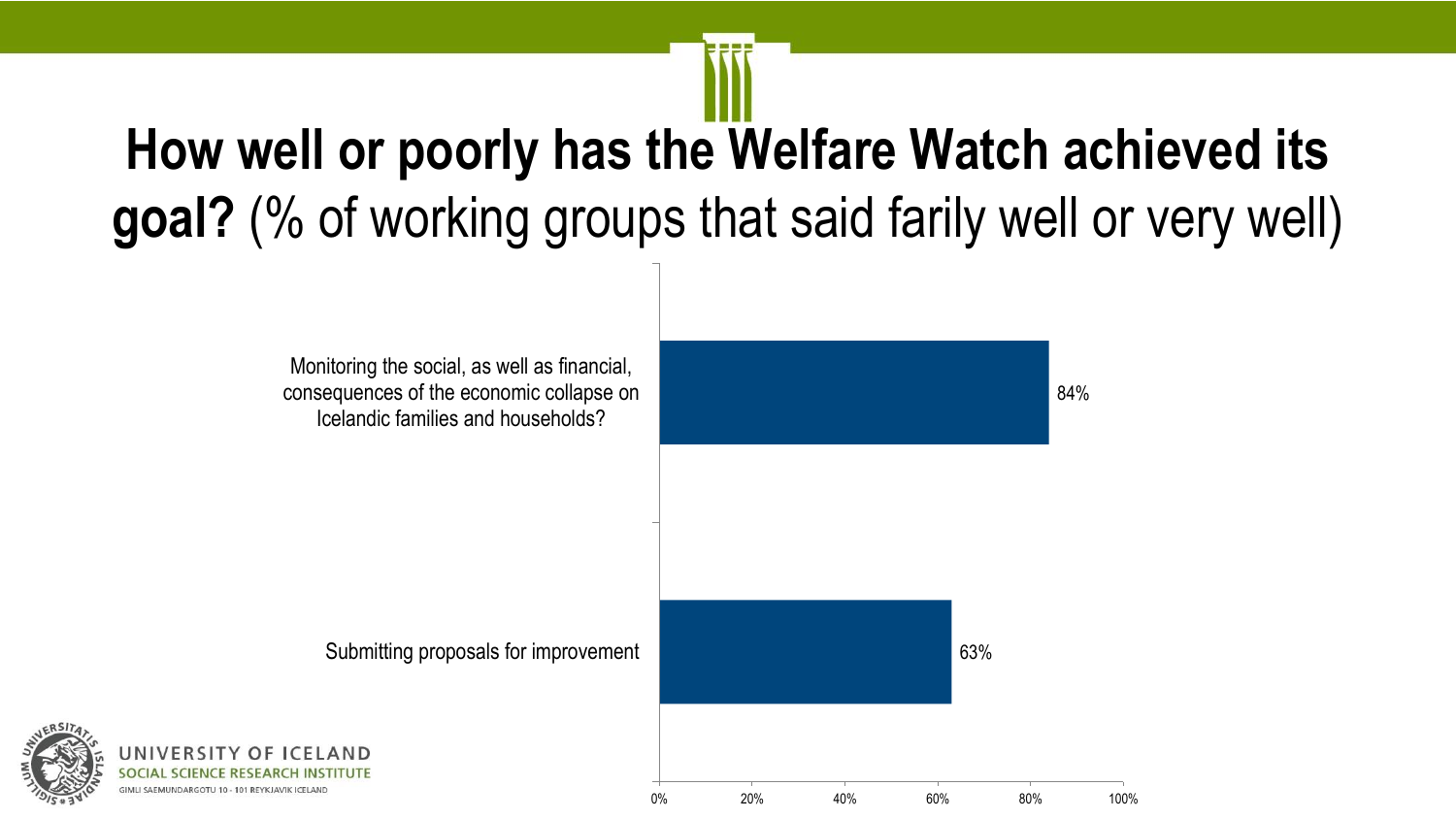#### **Have you heard about the Welfare Watch?**

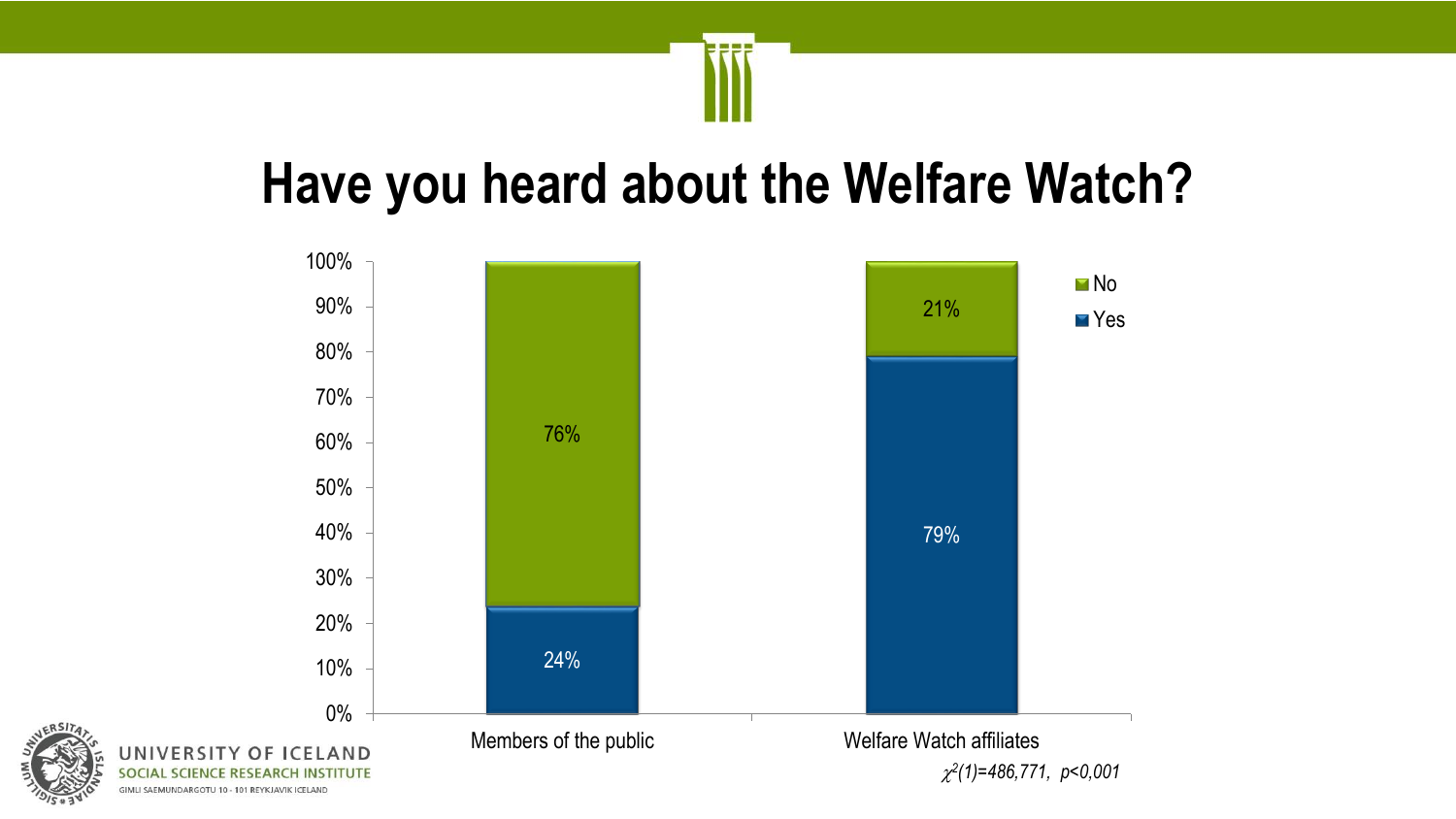# **How familiar or unfamiliar are you with the work of the**



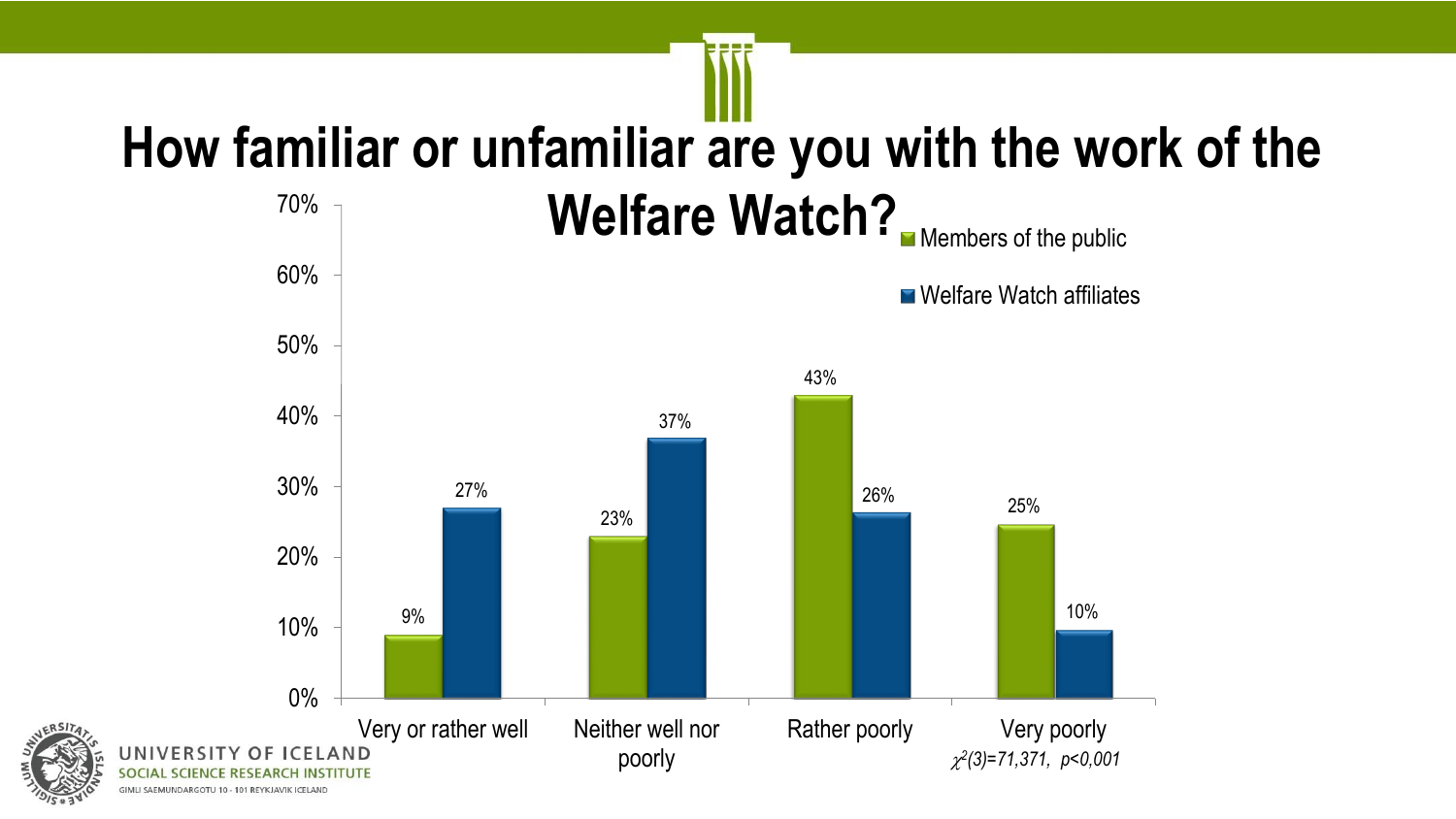# Evaluation of the Welfare Watch WORKING GROUPS

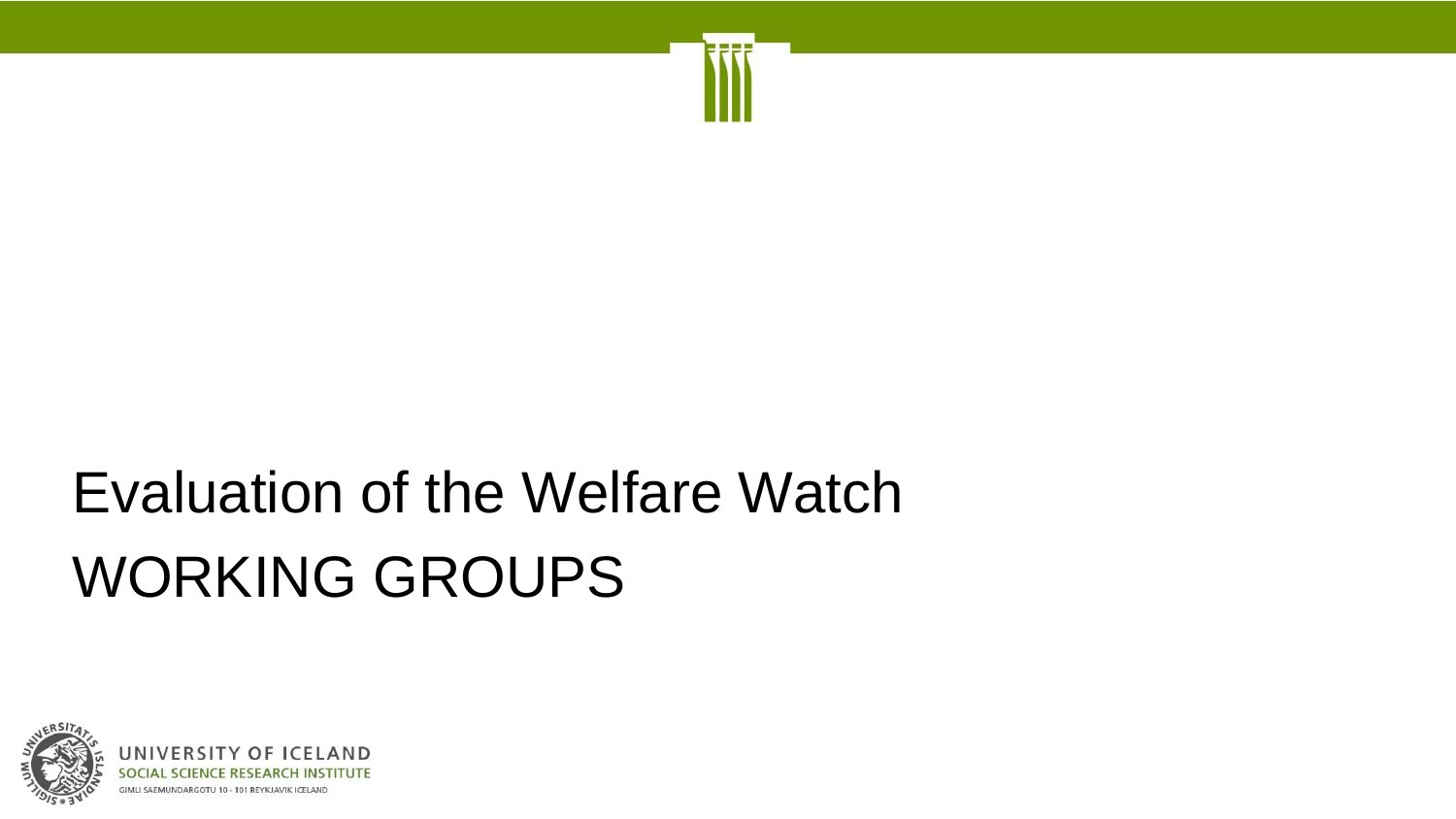# **How well or poorly do you feel the objetives that the working group set itself were achived?**



- 
- **Rather well**
- Neither well nor poorly
- Rather poorly
- Very poorly

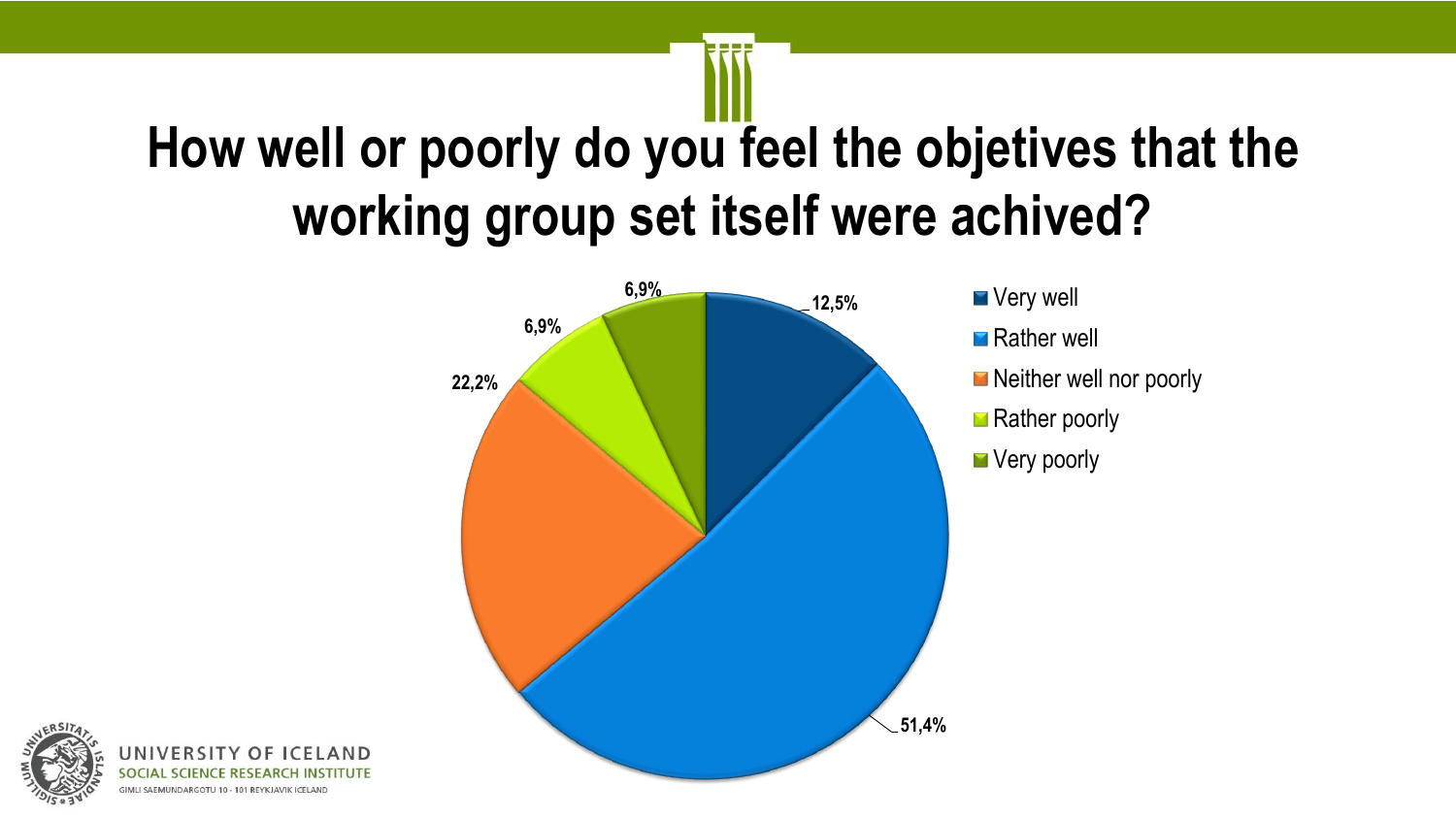# **Role of working group and members of groups** (% of working groups that said always or almost always)



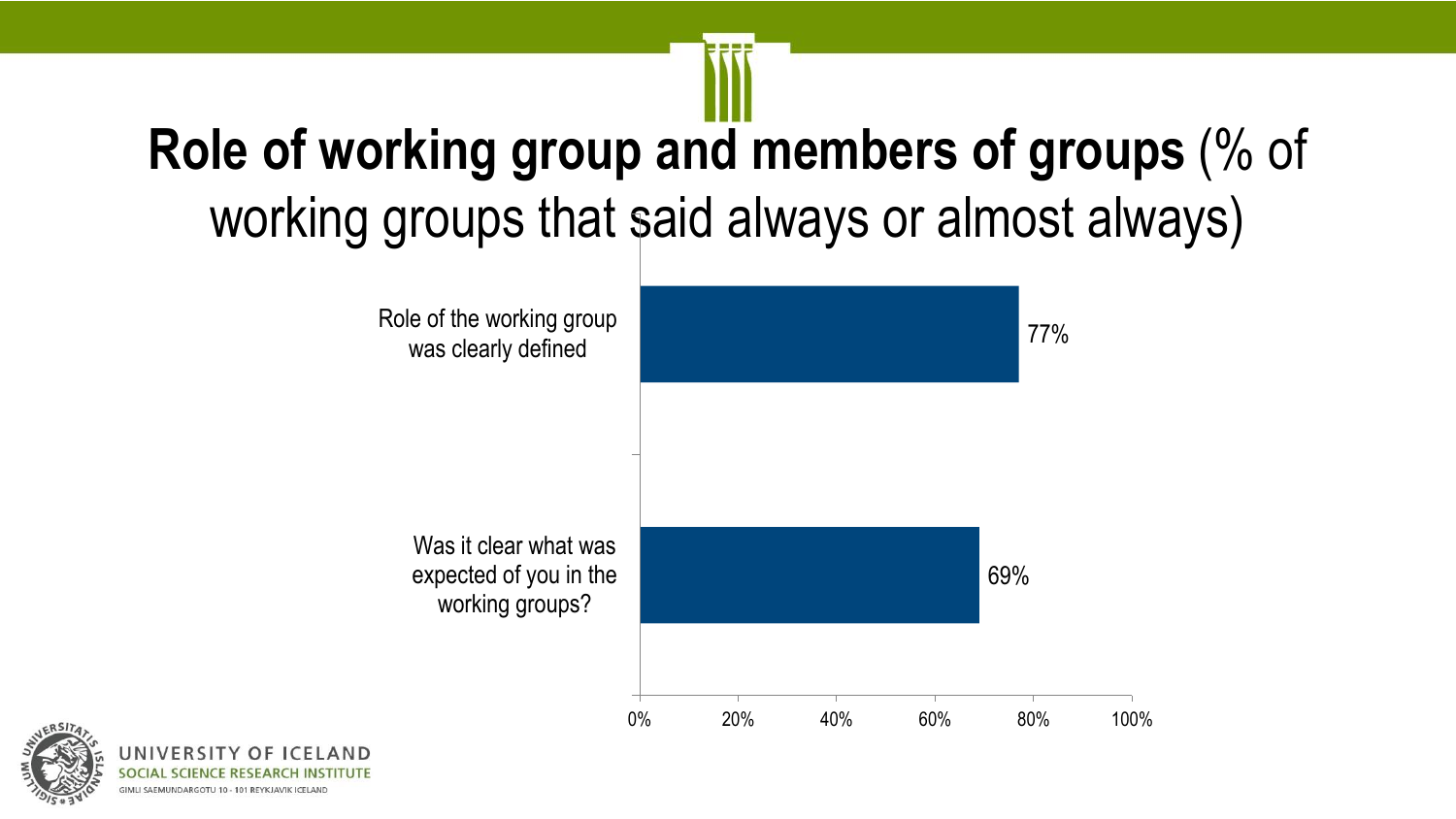

*I* strongly agree that the overall objectives were both clear, noble and very good. [...but] there *was perhaps a certain insecurity or unhappiness within the grou pbecause we didn't really know*  what was expected of us, how we should deliver it and what the tiime litis were; yes, that is what *it was like. We felt the objective were rather vague [representative of the working group].* 

*It was good to have a dedicated network that meets regularly and takes the pulse of society, but what is it meant to deliver? [representative of the working group]*

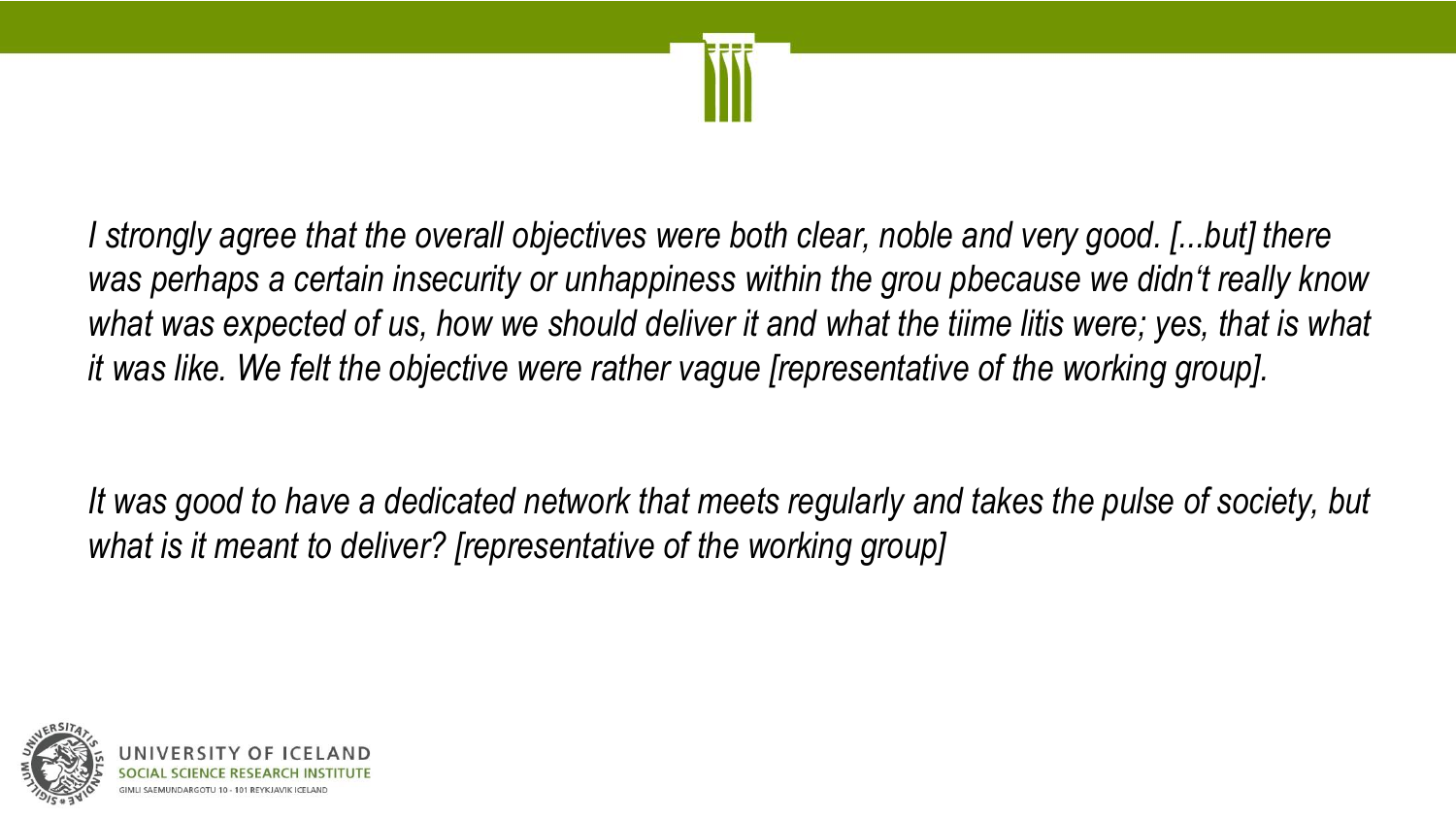# **Information flow and co-operation** (% that was very or rather satisfied)





**JNIVERSITY** 

**GIMLI SAEMUNDARGOTU 10 - 101 REYKJAVIK ICELAN** 

**OCIAL**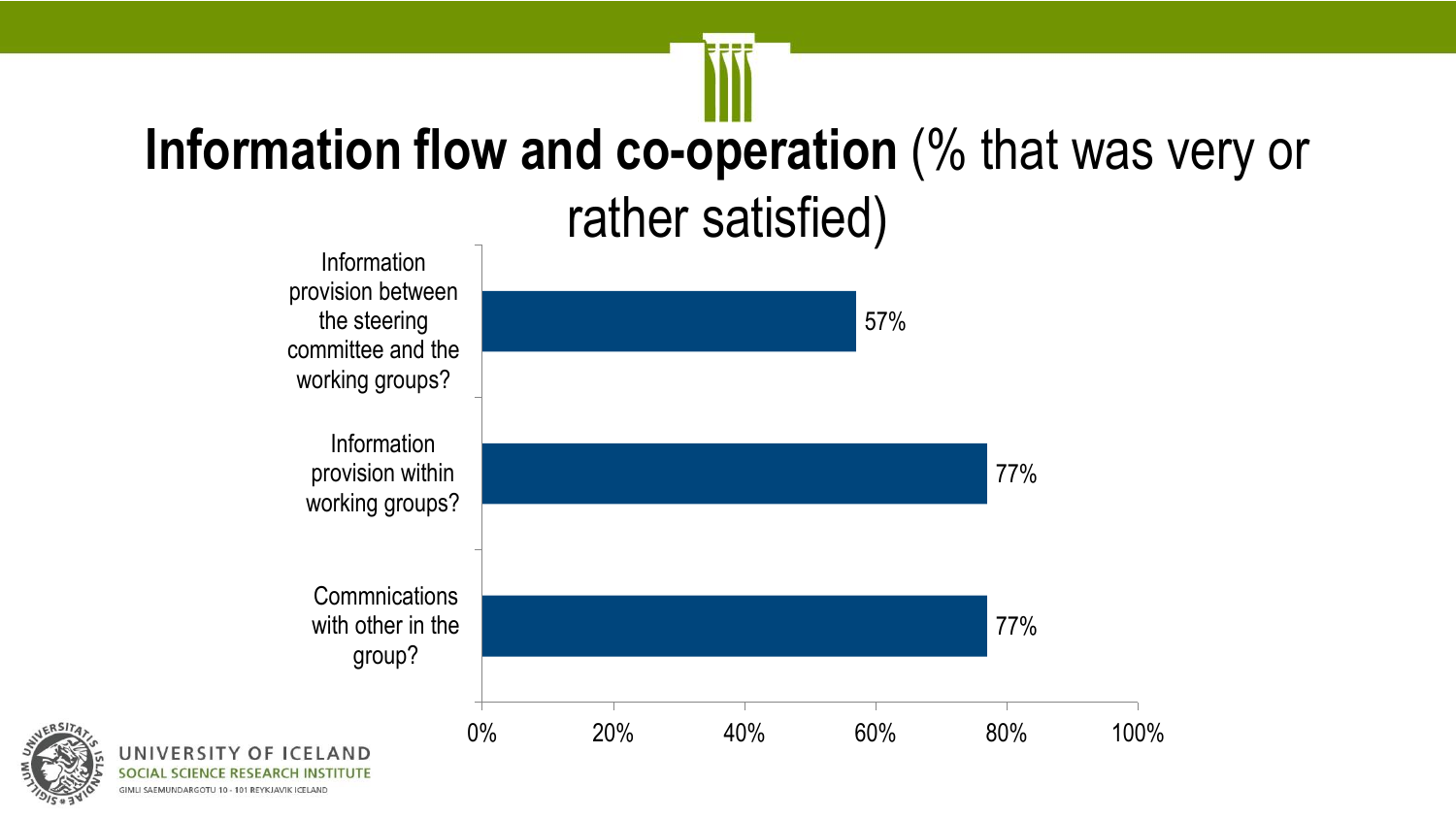# **On the whole, how satisfied or dissatisfied were you with working-group efforts?**





AND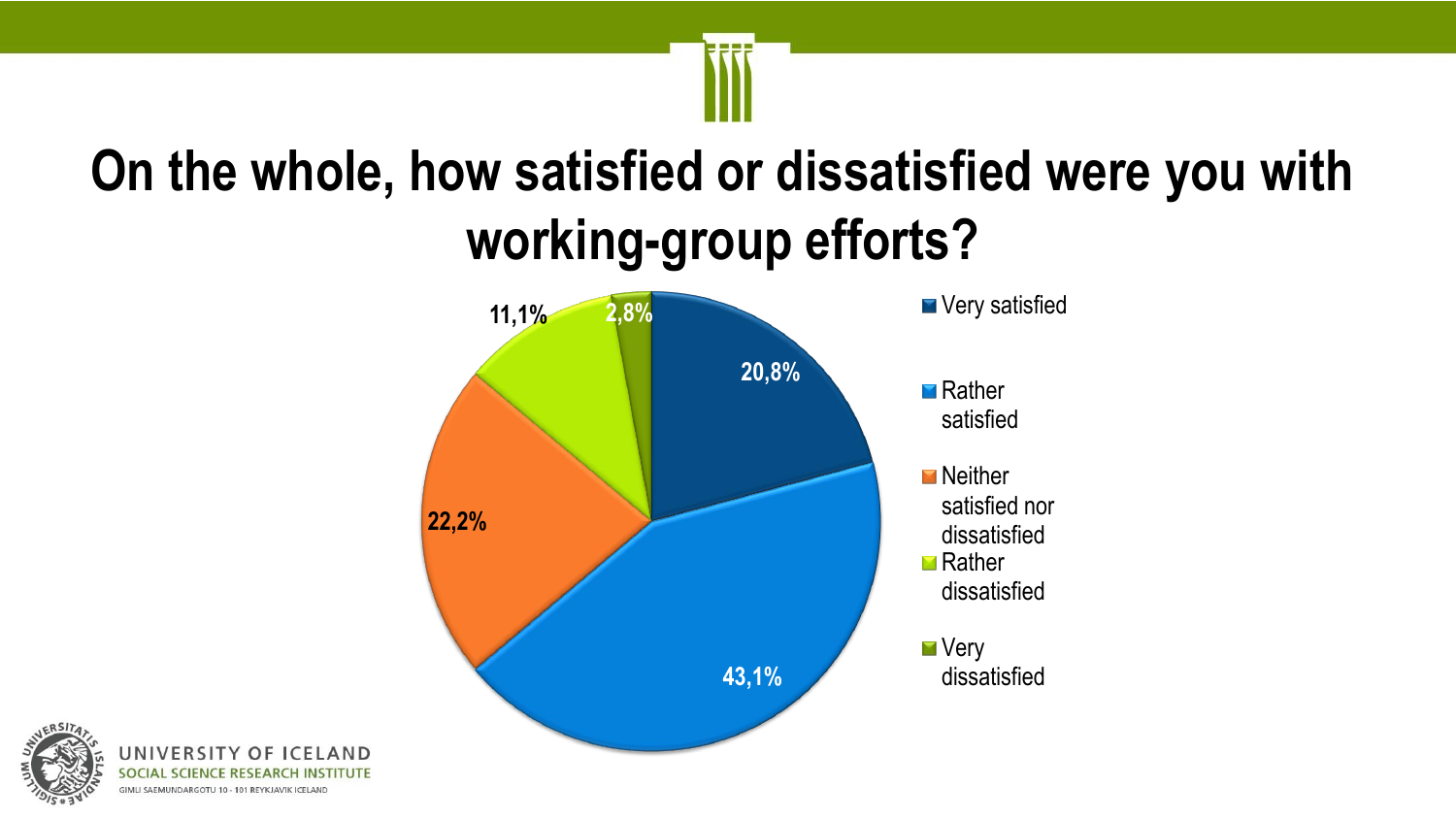# Evaluation of the Welfare Watch IMPORTANCE OF THE WELFARE WATCH

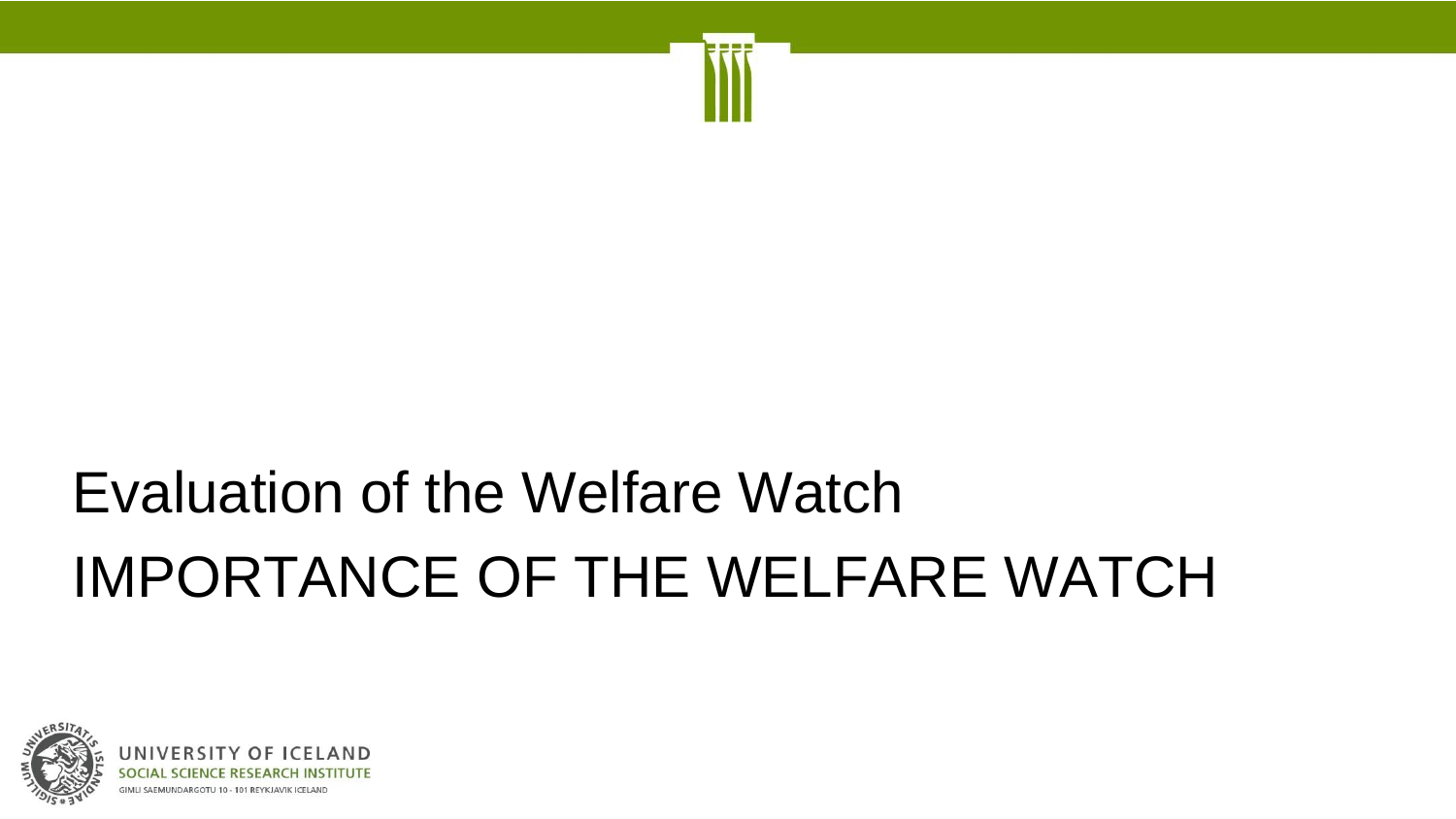

#### **The importance of the Welfare Watch**





**Proportion of respondents that agree to the statement**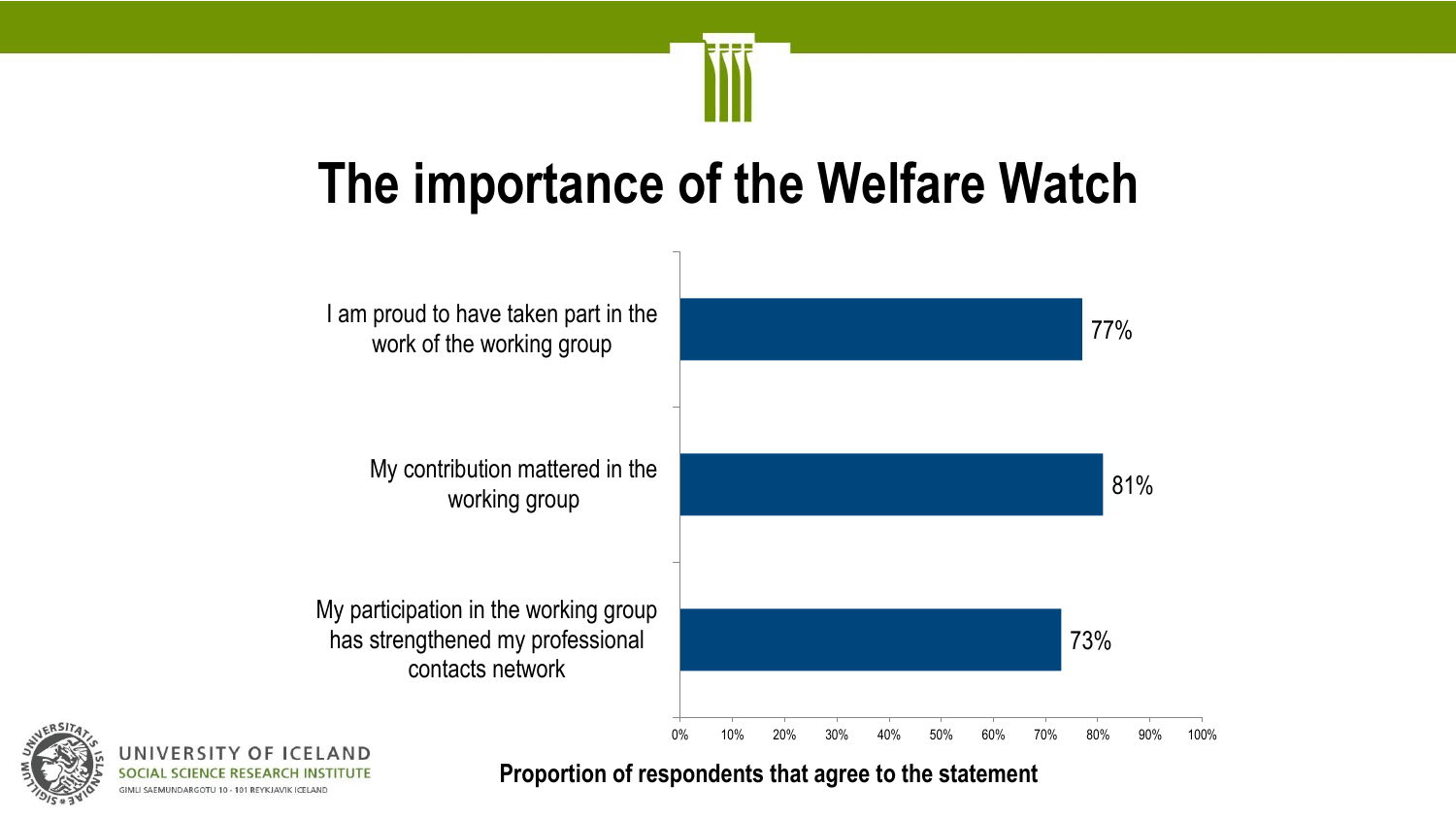

*It was important to try and identify where we could best utilise any surplus we could create. Are there cut backs that should not be made, or if there is any possibility of increasing funds, where would the money be best spent? Where woud the money be most effective? [Árni Páll Árnason, former Minister of Social Affairs and Social Security]*

*The advantage to the ministry was that there, you had a large poo of human resources and a tremendous value from all these groups. You had a representative from all these groups, who provided manpower, to examine and share information [...]. You could never buy this work [Guðbjartur Hannesson, former welfare minister]*

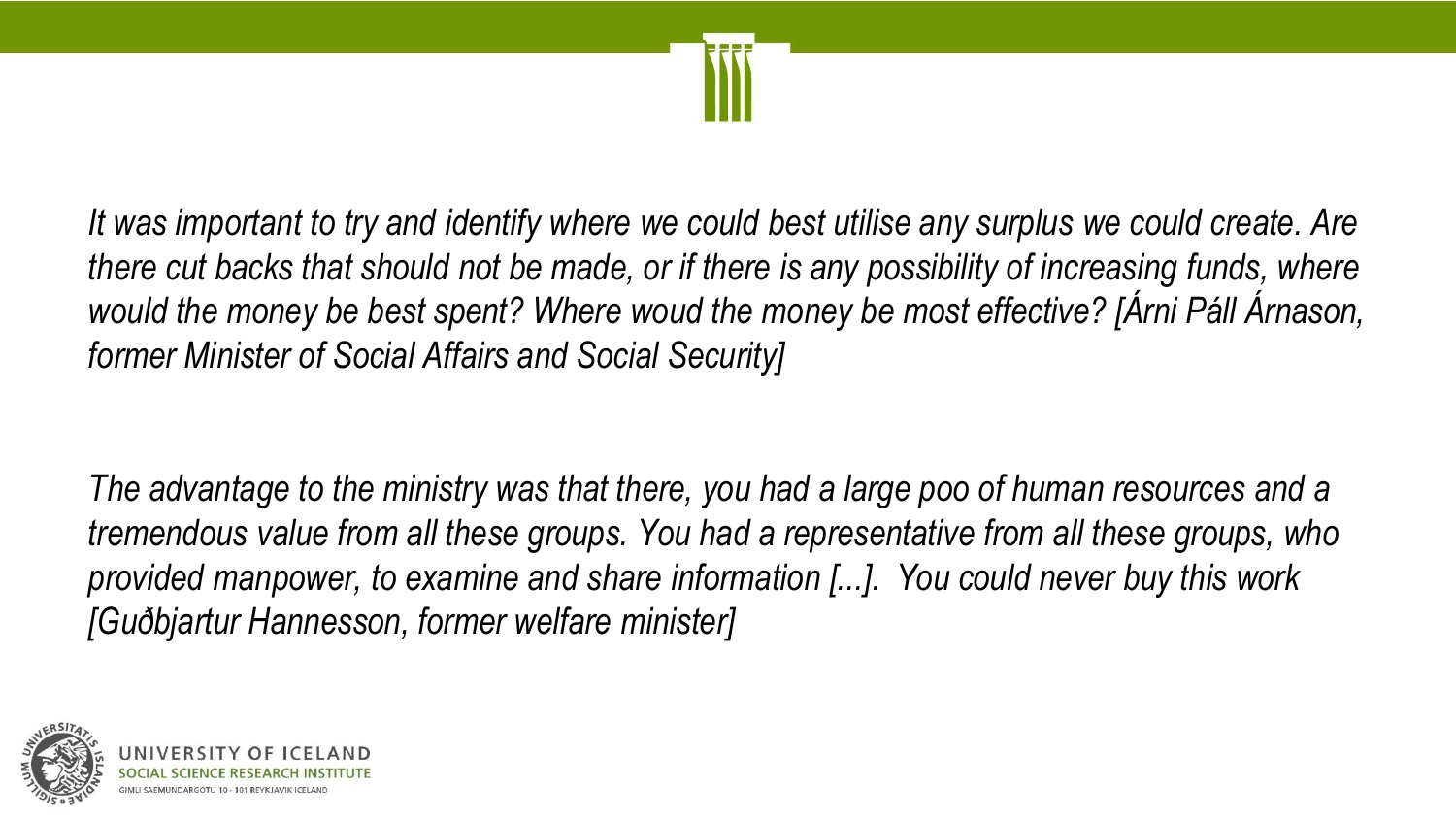# **Do you think that the Welfare Watch was of great or little importance for Icelandic society during the first few years**

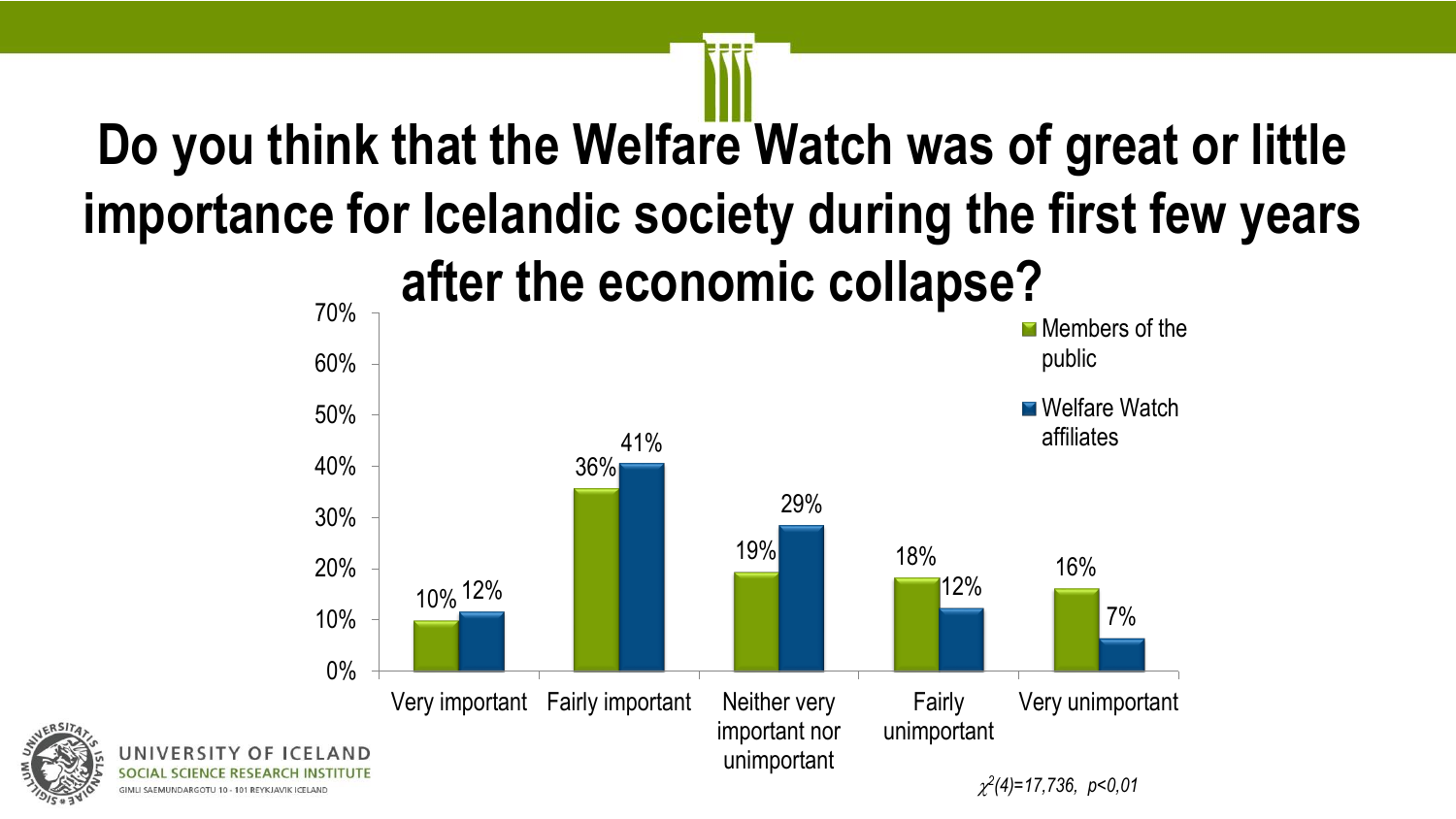

# **Strengths**

- *"All this work, the extensive exchange of ideas that occurred, will have a much greater long-term effect than we realise because it educated everyone involved in the Welfare Watch" [member of the steering committee]*
- Ministers were pleased with the operation of the Welfare Watch
	- Where should funds be directed?
	- Provided government access to information from people that came from various backgrounds
- Various public bodies and organistaions worked together on welfare issues in this crossdiscipline project. This cross-discipline co-operation played a curcial role in efforts to improve the situation of people in Iceland following the economic recession

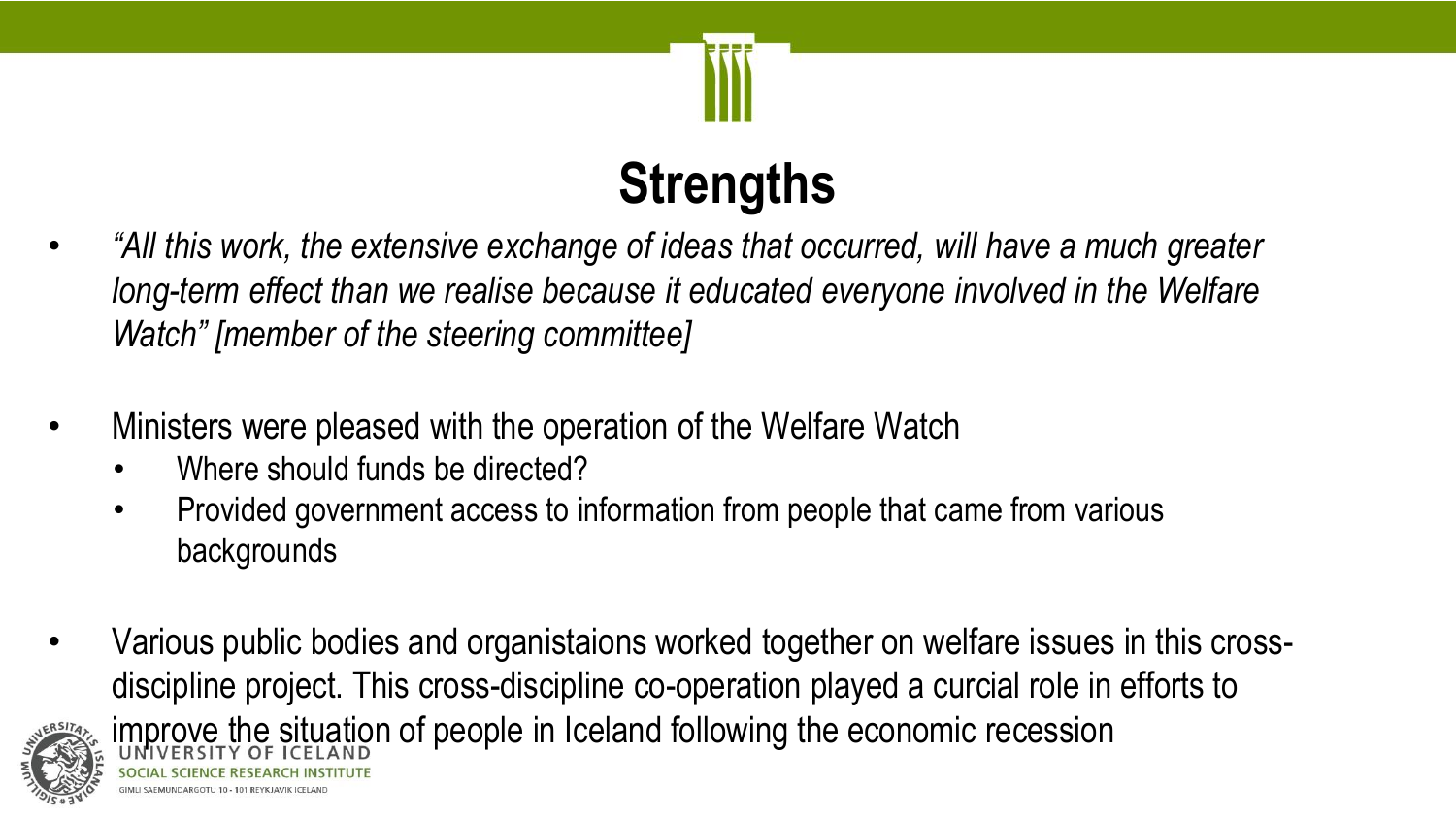

### **Future challenges**

- Information flow between the Welfare Watch (steering group) and working groups could have been better
- Define roles for members of working groups more clearly
- We could have an opinion and make suggestions, but there were no guarantees that *they would be implemented. [...] I really wanted to just go in and talk to the minister*  face to face, say, my friend, such is the situation, as politicians what are you going to *do? [representative of the steering committee]*

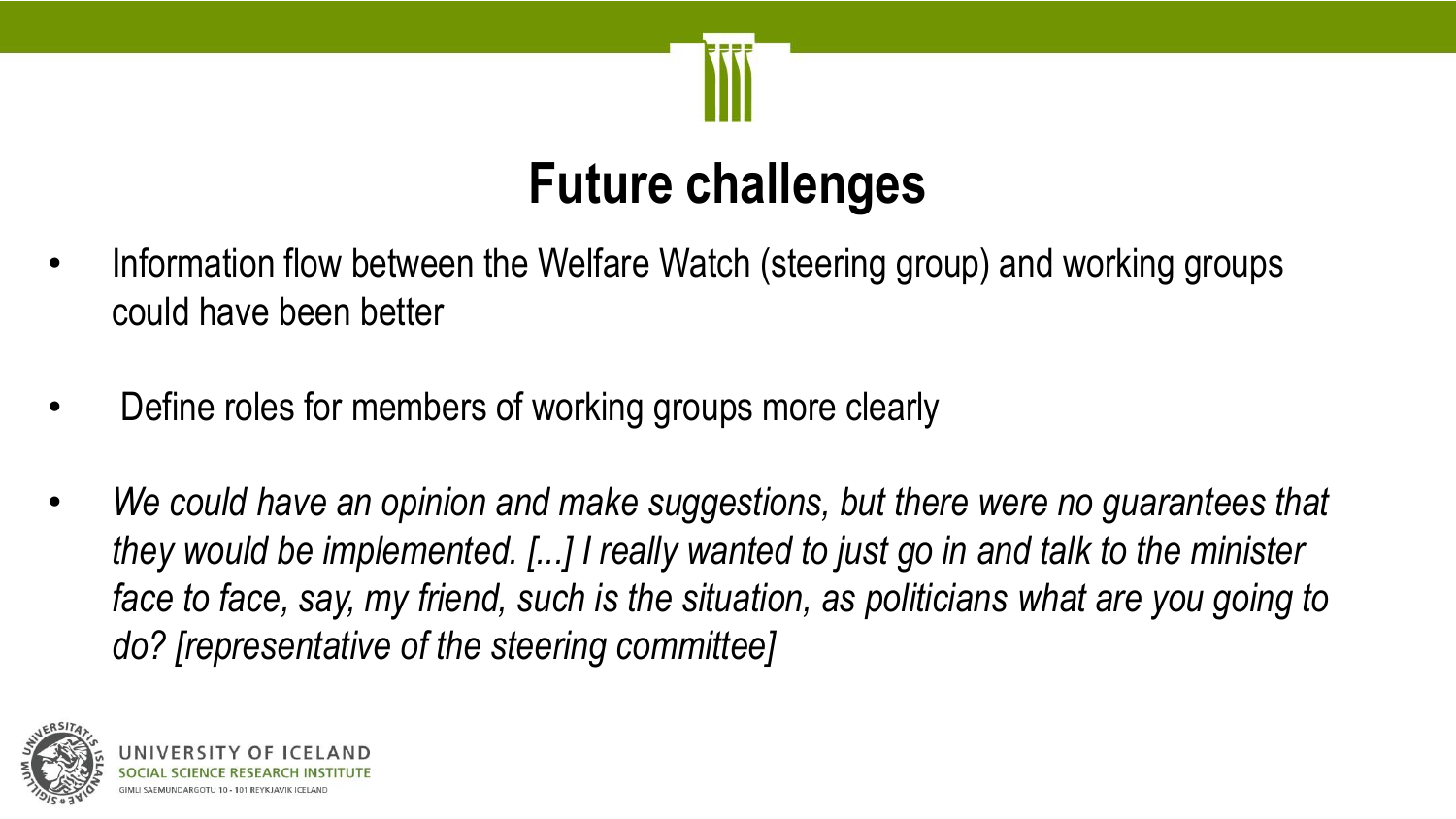

## **...important to ensure ongoing operations of the Welfare Watch**

*One has worked in welfare services during times of economic prosperity and seen that such prosperity does not always reach everyone. This is why there is always a need for something to*  point out to the authorities existing problems and shortcomings in the welfare services even if *everything appears to be going swimmingly for the majority. Then it is important to have individuals and such a body that knows what is going on [Ásta Ragnheiður Jóhannesdóttir, former Minister of Social Affairs and Social Security]*